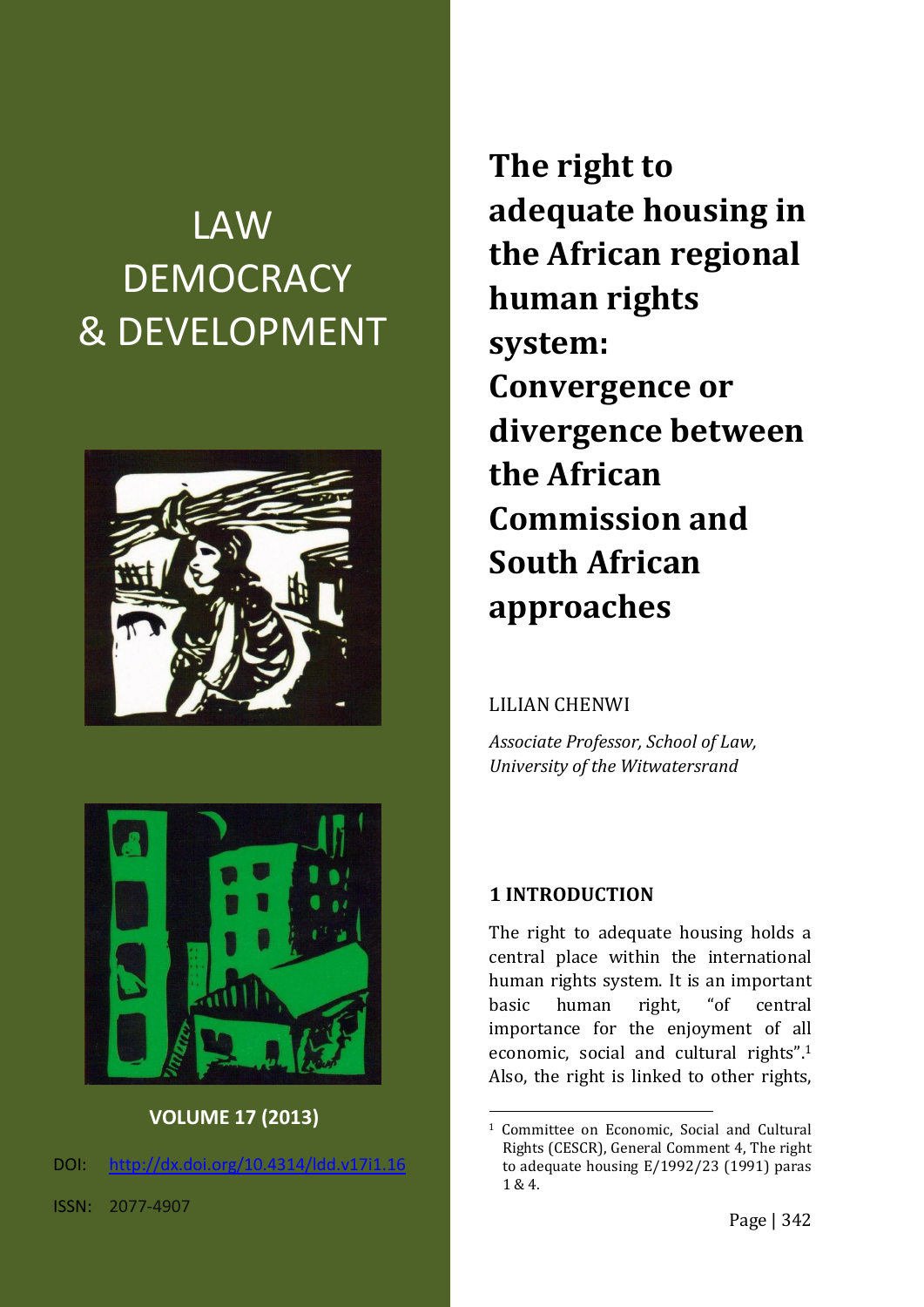such as, to non-discrimination, dignity, privacy, freedom of association, freedom of expression, social security, education, health, work, vote, and the right to an adequate standard of living, which are essential if the right to adequate housing is to be realised and maintained by all groups in society.<sup>2</sup> The right to adequate housing therefore clearly expresses the principle of interdependency of rights, which "suggests that there is a mutually reinforcing dynamic between different categories of rights in the sense that the effective implementation of one category of rights can contribute to the effective implementation of other categories of rights and vice versa".<sup>3</sup> Though Quane's exposition limits the dynamic to different categories of rights (that is, civil and political rights, on the one hand, and socio-economic rights, on the other), the concept should also be understood as suggesting a mutually reinforcing dynamic between various rights including those within one category (that is, there can be a mutually reinforcing dynamic between various civil and political rights or between various socio-economic rights).<sup>4</sup> Scott defines interdependence in the sense of organic interdependence ("one right forms a part of another right and may therefore be incorporated into that latter right") and related interdependence ("the rights in question are mutually reinforcing or mutually dependent, but distinct"). It should be emphasised that the interdependence of human rights can be in relation to the actual content of rights and not just with respect to "mutual reinforcement and equal importance" of rights.<sup>5</sup>

The right to adequate housing was first recognised, as a component of the right to an adequate standard of living, in the Universal Declaration of Human Rights of 1948 (UDHR).<sup>6</sup> It has subsequently been codified in various human rights instruments at the United Nations (UN) and regional levels.<sup>7</sup> Its recognition in African regional human rights instruments is considered below.

<sup>6</sup> UDHR, s 25(1).

<sup>2</sup> General Comment 4 (1991) at para 9; Office of the United Nations High Commissioner for Human Rights and UN-Habitat Fact Sheet 21/Rev.1 (2009) 9; World Health Organization Health Principles of Housing (1989) 1.

<sup>3</sup> Quane H "A further dimension to the interdependence and indivisibility of human rights?: Recent developments concerning the rights of indigenous peoples" (2012) 25 *Harvard Human Rights Journal* 49 at 49.

<sup>4</sup> Scott C "The interdependence and permeability of human rights norms: Towards a partial fusion of the international covenants on human rights" (1989) 27 *Osgoode Hall Law Journal* 769 at 779-786.

<sup>5</sup> Quane (2012) at 51.

<sup>7</sup> At the United Nations level, see, for example, the International Covenant on Economic, Social and Cultural Rights 1966 (art 11), the International Covenant on Civil and Political Rights 1966 (art 17(1)), the Convention on the Elimination of All Forms of Racial Discrimination 1965 (art 5(e)(iii)), the Convention on the Elimination of All Forms of Discrimination against Women 1979 (art 14(2)(h), the Convention on the Rights of the Child 1989 (art 27(3)), the Convention Relating to the Status of Refugees 1952 (art 21), the International Convention on the Protection of the Rights of All Migrant Workers and Members of Their Families 1990 (art 43(1)(d)), and the Convention on the Rights of Persons with Disabilities 2008 (arts 2, 5(3), 9(1)(a), 22(1), 28(1) & 28(2)(d)). With regard to other regions, in the European human rights system, the European Social Charter of 1961 was revised in 1996 to include the right to housing (art 31; see also arts 16 & 19(4) on housing for families & migrant workers, respectively); in the Inter-American human rights system, though the Additional Protocol to the American Convention on Human Rights in the Area of Economic, Social and Cultural Rights of 1988 (Protocol of San Salvador) is silent on this right, it however provides for the right of everyone to live in a healthy environment and to have access to basic public services (art 11(1)), which is relevant in the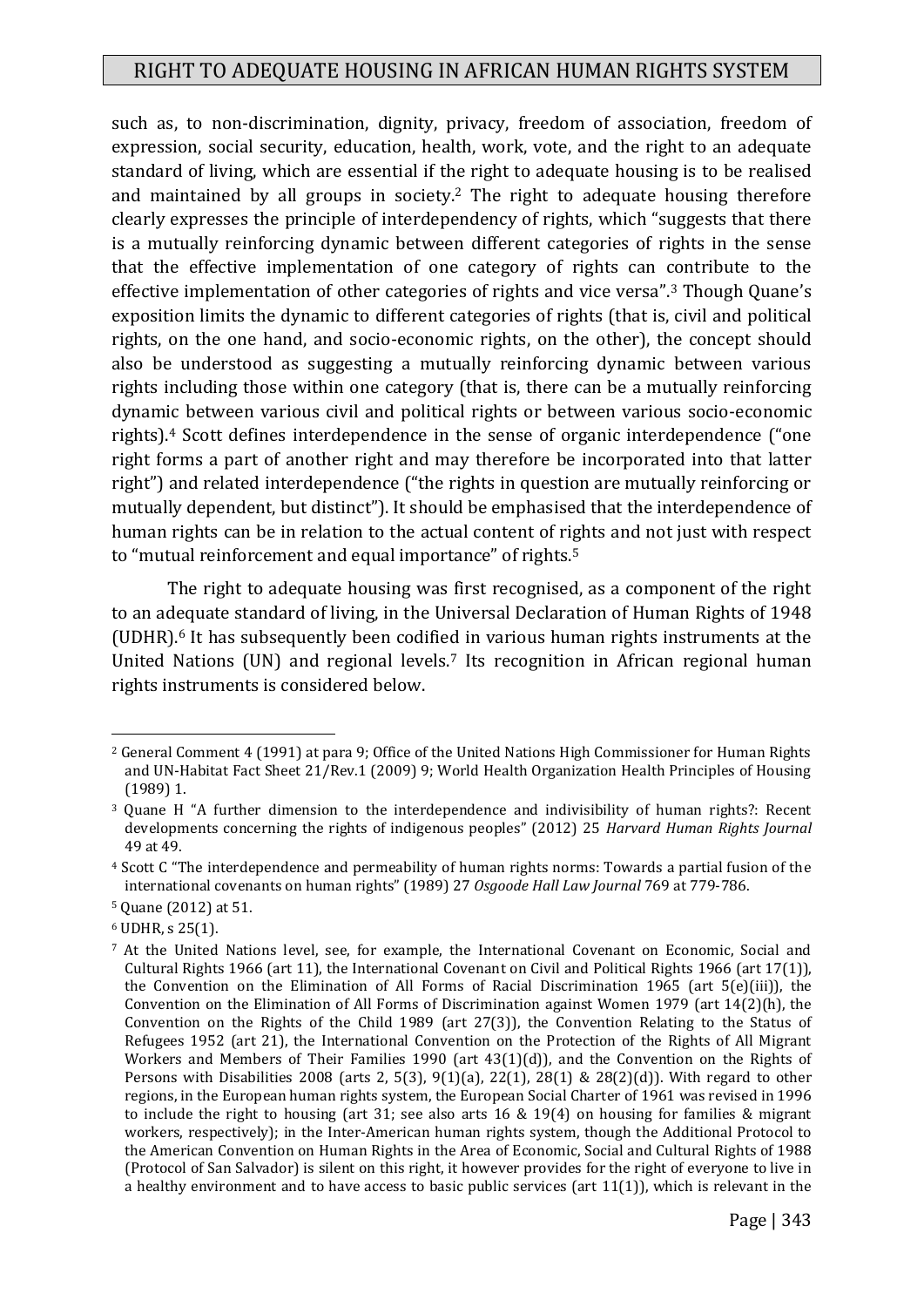This article considers the right to adequate housing in the African regional human rights system, with specific emphasis on its enforcement by the African Commission on Human and Peoples' Rights (African Commission). The discussion is restricted to its recognition, meaning and content; state obligations; and the interactions of the right to adequate housing with other rights in terms of the principle of interdependency of rights. The African Commission is, currently, the only quasi-judicial body at the African regional level that has engaged with the enforcement of this right. The discussion of the recognition of the right in the African system and the jurisprudence on it is done against the backdrop of South Africa's approach to the protection and enforcement of this right, with the aim of identifying instances of convergence or divergence between the African Commission and South Africa's approaches. South Africa is well-known for its comprehensive and progressive jurisprudence on socio-economic rights, and housing rights in particular. It is known for its progressive housing laws, jurisprudence, policies and programmes. It would be interesting to see if, despite this progressive jurisprudence, there are still some lessons that could be learned from the African Commission's limited jurisprudence; or is it the other way round – that is, the African Commission drawing lessons from South Africa to enhance its limited jurisprudence on housing. It must be emphasised that this article does not aim to discuss the South African housing jurisprudence comprehensively. References are made to some aspects of the jurisprudence where relevant in order to highlight congruencies and divergences.

# **2 RECOGNITION, MEANING AND CONTENT**

# **2.1 A right to adequate housing for all**

The main human rights treaties at the African regional level either explicitly recognise the right to adequate housing or are silent on it. The African Charter on Human and Peoples' Rights of 1981 (African Charter)<sup>8</sup> provides for both civil and political rights and economic, social and cultural rights. This is in fact one of its unique features – that is, the recognition of both categories of rights on the same footing and the provision of the same enforcement mechanism for both.<sup>9</sup> This approach is based on the recognition of the interdependency of rights, which is explicitly stated in the Preamble to the Charter - "that civil and political rights cannot be dissociated from economic, social and cultural rights in their conception as well as universality and that the satisfaction of economic, social and cultural rights is a guarantee for the enjoyment of civil and political rights".

enjoyment of the right to adequate housing.

<sup>8</sup>OAU Doc. CAB/LEG/67/3 rev. 5, 21 I.L.M. 58 (1982).

<sup>9</sup> Chirwa DM "African regional human rights system: The promise of recent jurisprudence on social rights" in Langford M (ed) *Social rights jurisprudence: Emerging trends in international and comparative Law* (2008) 323 at 323; Viljoen F *International human rights law in Africa* (2007) at 236-237; Nwobike JC "The African Commission on Human and Peoples' Rights and the demystification of second and third generation rights under the African Charter: Social and Economic Rights Action Center (SERAC) and the Center for Economic and Social Rights (CESR) v. Nigeria" (2005) 1 *African Journal of Legal Studies* 129 at 140.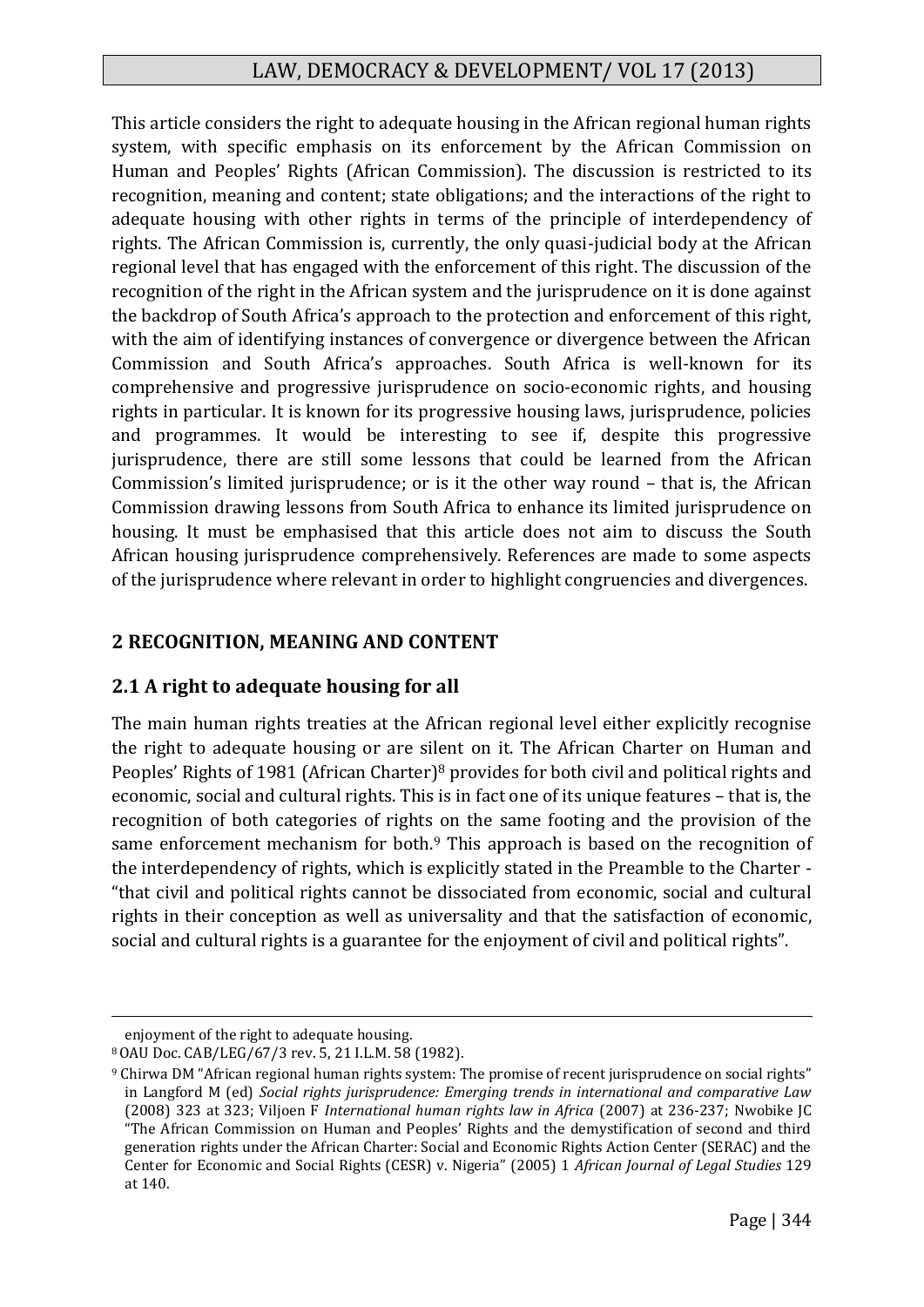Notwithstanding the recognition of the interdependency of rights, the African Charter is silent on the right to adequate housing. To fill this gap, the African Commission has creatively, in relation to the principle of interdependency of rights, interpreted other rights in the Charter to include a right to adequate housing. In *Social and Economic Action Centre and the Centre for Economic and Social Rights v Nigeria* (*SERAC* case), the African Commission stated that:

Although the right to housing or shelter is not explicitly provided for under the African Charter, the corollary of the combination of the provisions protecting the right to enjoy the best attainable state of mental and physical health, cited under Article 16 above, the right to property, and the protection accorded to the family forbids the wanton destruction of shelter because when housing is destroyed, property, health, and family life are adversely affected. It is thus noted that the combined effect of Articles 14, 16 and 18(1) reads into the Charter a right to shelter or housing which the Nigerian Government has apparently violated.<sup>10</sup>

The right to housing or shelter thus forms a part of the rights to property, health, and protection of the family, read together, because property, health and family life are all adversely affected when housing is destroyed. It should be noted that the right to adequate housing, in the context of the African Charter, includes a right to protection against forced evictions. In the *SERAC* case, the African Commission held that "the right to adequate housing as implicitly protected in the Charter also encompasses the right to protection against forced evictions".<sup>11</sup> The right to protection from forced evictions is thus a derivative of the right to housing, which is itself a derivative of other rights.

The right to adequate housing, as stated by the African Commission, refers to "the right of every person to gain and sustain a safe and secure home and community in which to live in peace and dignity", which "includes access to natural and common resources, safe drinking water, energy for cooking, heating, cooling and lighting, sanitation and washing facilities, means of food storage, refuse disposal, site drainage and emergency services".<sup>12</sup> The African Commission is, therefore, of the view that "[t]he right to shelter goes further than a roof over one's head. It extends to embody the individual's right to be let alone and to live in peace – whether under a roof or not".<sup>13</sup> The African Commission thus drew from the UN Committee on Economic, Social and Cultural Rights (CESCR), which defines the right to adequate housing as "the right to live somewhere in security, peace and dignity", which goes beyond a right to have "a roof over one's head".<sup>14</sup> A house should, therefore, "not be exclusively perceived as what it is,

<sup>10</sup> Communication 155/96, 15th Annual Activity Report of the ACHPR (2002); 10 IHRR 282 (2003) at para 60. The case concerned alleged violations, by the Nigerian government, of various rights in the African Charter, through condoning and facilitating the operations of oil corporations in Ogoniland, giving rise to protests against the activities, with resulting deaths and burning and destruction of homes, crops and farms.

<sup>11</sup> *SERAC* case para 63.

<sup>12</sup> Principles and Guidelines on the Implementation of Economic, Social and Cultural Rights in the African Charter on Human and Peoples' Rights (African Commission Principles and Guidelines), adopted in 2010 and formally launched in 2011; at para 78. Available at http://www.escr-net.org/docs/i/1599552 (accessed 22 December 2013).

<sup>13</sup> *SERAC* case para 61.

<sup>14</sup> General Comment 4 (1991) para 7.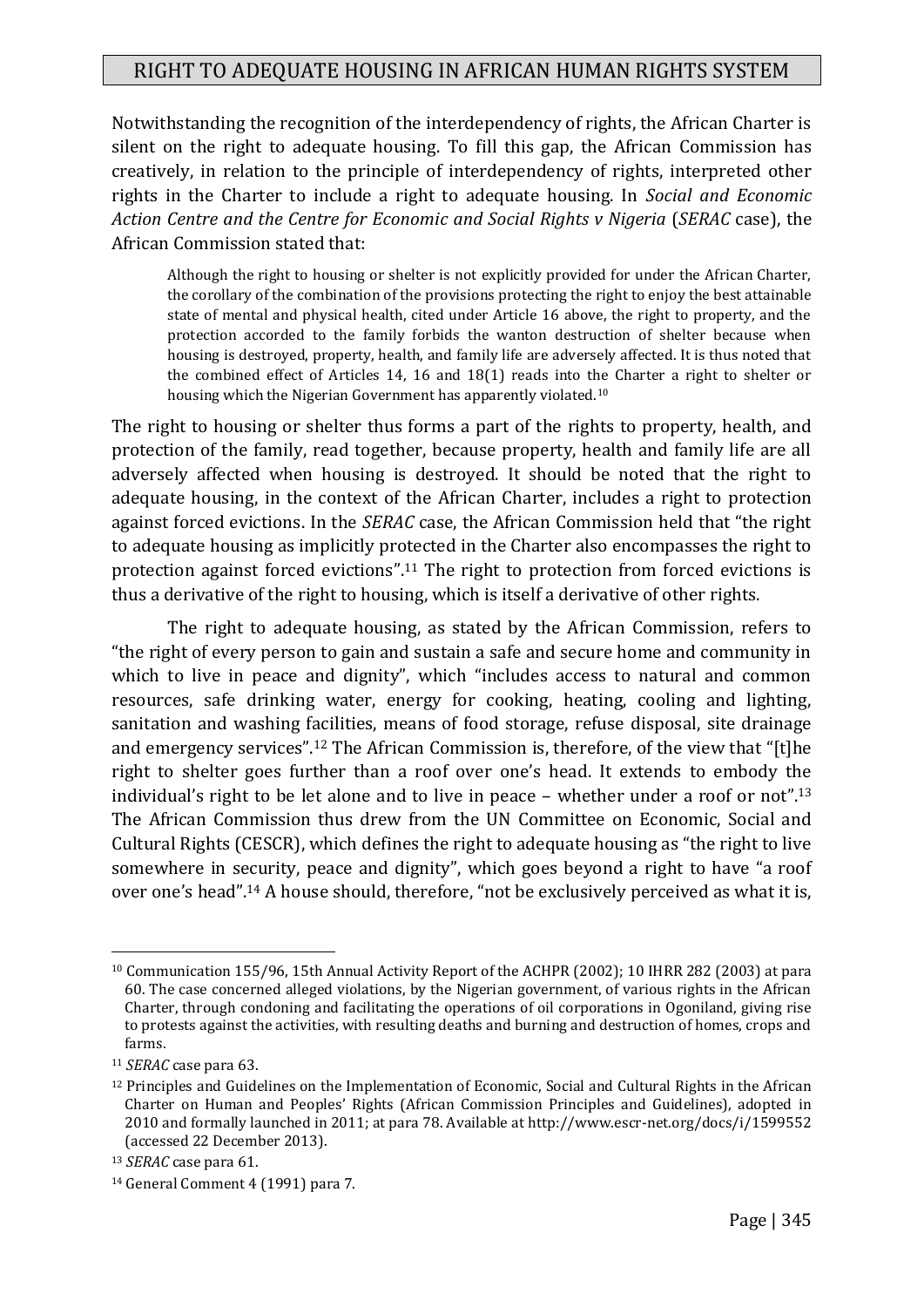but rather what it does for the person or family who inhabits it".<sup>15</sup> Furthermore, in line with the approach of the CESCR, the elements that must be taken into account in determining the adequacy of shelter or housing under the African Charter include availability, adequacy, affordability, acceptability (culturally appropriate) and security of tenure.<sup>16</sup>

The phrasing of the right by the African Commission can be distinguished from the way it is phrased in the South African context. The African Commission refers to a "right to housing or shelter" in the *SERAC* case, but has subsequently used the terminology "right to adequate housing" in its Principles and Guidelines on the Implementation of Economic, Social and Cultural Rights in the African Charter on Human and Peoples' Rights.<sup>17</sup> The South African Constitution of 1996, on the other hand, refers to a "right to have *access* to adequate housing".<sup>18</sup> With regard to the phrasing used, in *Government of the Republic of South Africa and others v Grootboom and Others* (*Grootbom* case), the Constitutional Court held that a "right to have access to housing", as distinct from a "right to adequate housing" recognises that housing entails more than just "bricks and mortar", and requires access to land, appropriate services, such as, the provision of water and the removal of sewage, and the financing of all these, including the building of the house itself.<sup>19</sup> This interpretation is in line with the view of the CESCR and that of the African Commission, thus reflecting congruence in the understanding of the meaning of the right and the fact that it must be interpreted broadly. Therefore, irrespective of how the right is phrased, it implies something more than a roof over one's head.

#### **2.2 Children's right to adequate housing**

In addition to the African Charter, the African Charter on the Rights and Welfare of the Child of 1990 (African Children's Charter)<sup>20</sup> guarantees children's right to housing. Article 20(2)(a) on "parental responsibilities" requires that States parties take "appropriate measures", "in accordance with their means and national conditions", towards assisting "parents and other persons responsible for the child and in case of need provide material assistance and support programmes particularly with regard to ... housing". The provision clearly places the primary responsibility for the provision of housing on parents, with the State's role being to ensure the conditions necessary for parents to meet this responsibility.

<sup>15</sup> Leckie, S *From housing needs to housing rights: An analysis of the right to adequate housing under international human rights law* (1992) at 4.

<sup>16</sup> African Commission Principles and Guidelines paras 3 & 79. For example, acceptability in relation to housing "includes the requirement that provision of housing, particularly regarding construction and the building materials used, should be culturally appropriate for example for minorities and indigenous peoples" (para 3(d)).

<sup>17</sup> Para 78.

<sup>18</sup> Emphasis added.

<sup>19</sup> 2000 (11) BCLR 1169 (CC) para 35.

<sup>20</sup> OAU Doc. CAB/LEG/24.9/49 (1990).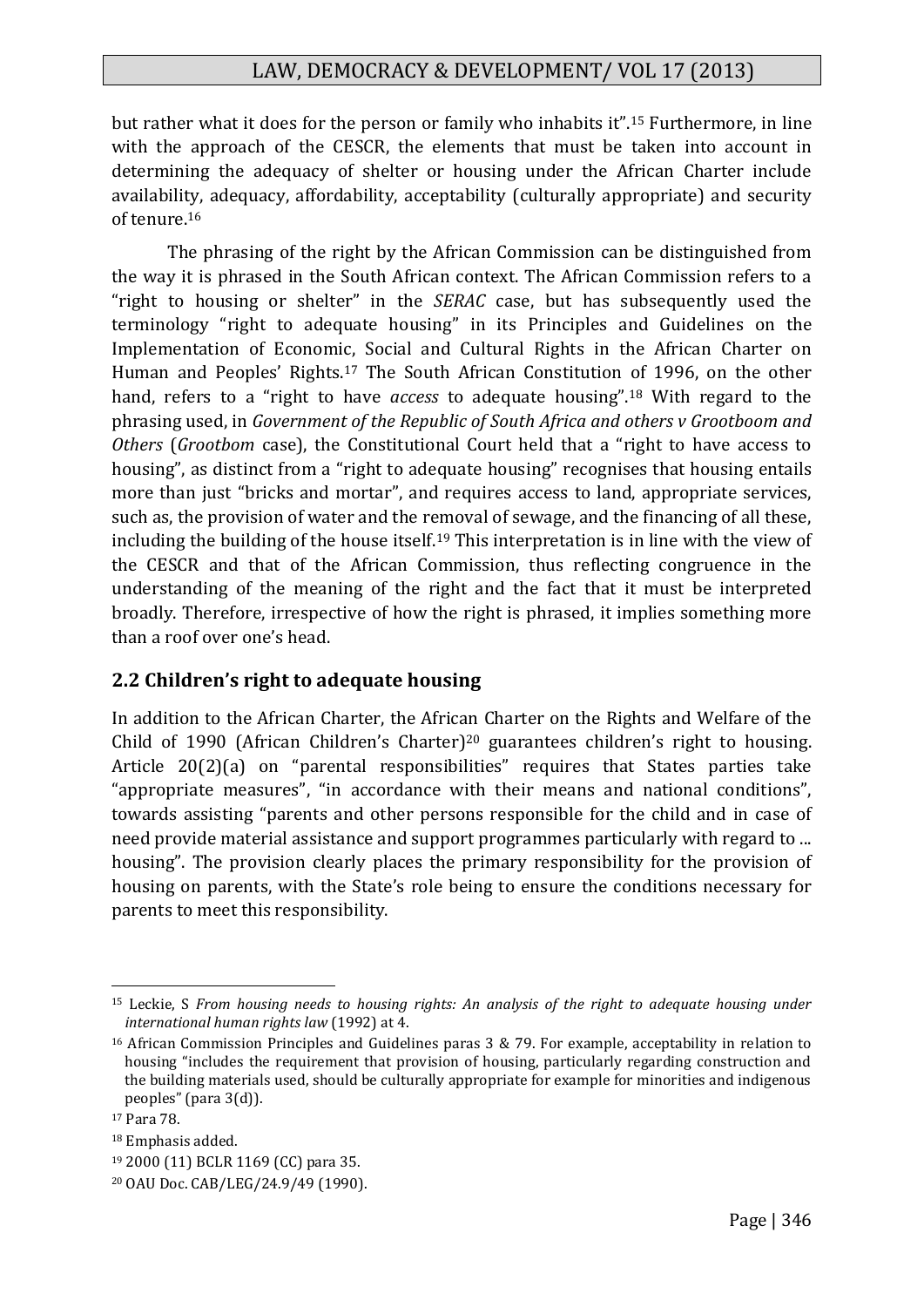The South African Constitution, on the other hand, uses the term "shelter" when providing for this right in relation to children. Section 28(1)(c) of the Constitution states that "[e]very child has the right ... to basic nutrition, *shelter*, basic healthcare services and social services".<sup>21</sup> The use of "shelter", as explained by the Constitutional Court, does not mean that it bears a different meaning from the word "housing". The Court held further that "[h]ousing and shelter are related concepts and one of the aims of housing is to provide physical shelter. But shelter is not a commodity separate from housing". Also that "shelter" is not limited to basic shelter alone as it "embraces shelter in all its manifestations".<sup>22</sup>

The South African Constitution's congruence with the African Children's Charter is evident from the interpretation of this right by the South African Constitutional Court. The Court was of the view that parents or family bear the primary responsibility to provide shelter for children that they care for, and only alternatively does this obligation shift to the state.<sup>23</sup> This does not mean that the State incurs no obligation towards children who are cared for by parents or families. Similar to the position under the African Children's Charter, the state bears an obligation to "provide the legal and administrative infrastructure necessary to ensure that children" enjoy their right to shelter, which can be achieved through enacting laws and creating enforcement mechanisms for the maintenance of children, their protection from maltreatment, abuse, neglect or degradation, and the prevention of other forms of abuse of children.<sup>24</sup> In addition, the state has to "provide families with access to land in terms of section 25, access to adequate housing in terms of section 26 as well as access to health care, food, water and social security in terms of section 27".<sup>25</sup> The state therefore has primary obligation towards children in relation to the direct provision of shelter to them when they are removed from their families.<sup>26</sup>

#### **2.3 Women's right to adequate housing**

The recognition that the African Charter does not provide adequate protection to women<sup>27</sup> gave birth to the Protocol to the African Charter on Human and Peoples'

<sup>&</sup>lt;u>.</u> <sup>21</sup> Emphasis added. It should be noted that the phrasing of the right, unlike s 26 of the Constitution, is not qualified by the term "access" or reference to available resources. However, the South African Constitutional Court has held that the obligation to provide children and their parents with rudimentary housing does not exist independently of the general obligation to take reasonable legislative and other measures under s 26(2) as well as s 25(5) & s 27 of the Constitution (*Grootboom* case para 74).

<sup>22</sup> *Grootboom* case para 73.

<sup>23</sup> *Grootboom* case para 77.

<sup>24</sup> *Grootboom* case para 78.

<sup>25</sup> *Grootboom* case para 78.

<sup>&</sup>lt;sup>26</sup> It should, however, be noted that the South African Constitutional Court's socio-economic rights jurisprudence shows that the protection of children's socio-economic rights is not only triggered when children are physically separated from their parents, as some children are born to indigent parents, who are not able to make provision for them (see *Minister of Health and Others v Treatment Action Campaign and Others* 2002 (5) SA 721 (CC) paras 78 & 78).

<sup>27</sup> Nsibirwa MS "A brief analysis of the draft Protocol to the African Charter on Human and Peoples' Rights on the Rights of Women" (2001) 1(1) *African Human Rights Law Journal* 40 at 41.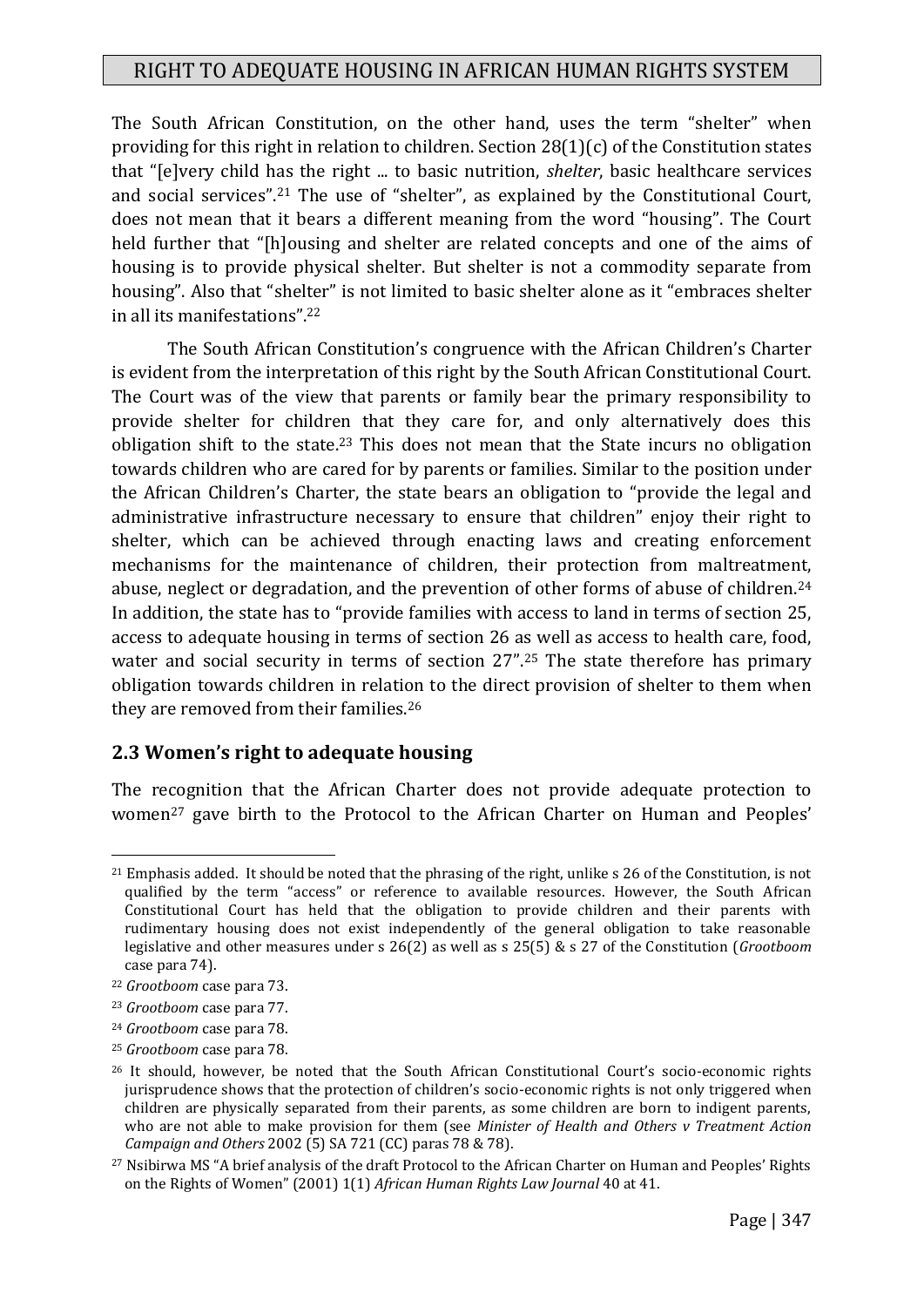Rights on the Rights of Women in Africa of 2003 (African Women's Protocol).<sup>28</sup> Article 16 of the Protocol guarantees women's right to adequate housing. It guarantees "equal access to housing and to acceptable living conditions in a healthy environment" for women, and requires that for this right to be effectively realised, States parties have to "grant to women, whatever their marital status, access to adequate housing". The right is thus guaranteed to all women irrespective of their marital status. This can be contrasted with the criteria for access to state subsidised housing in the South African context, which requires that a woman should be married or single with financial dependants.<sup>29</sup> The provision in the African Women's Protocol is yet to be interpreted by the African Commission.

#### **3 STATE OBLIGATIONS**

#### **3.1 Progressive realisation and resources**

While there seems to be divergence, in terms of explicit reference to the principles of progressive realisation and resource availability, in relation to housing rights under the African Charter and in the South African context, the practical implementation of the right reflects congruence. The African Charter is silent on progressive realisation or available resources; that is, it does not explicitly refer to these in relation to the rights protected. Section 26 of the South African Constitution, however, refers to these principles in the recognition of the right. Notwithstanding this difference, congruence is evident in both contexts, as the African Commission has recognised the principle of progressive realisation, stating:

While the African Charter does not expressly refer to the principle of progressive realisation this concept is widely accepted in the interpretation of economic, social and cultural rights and has been implied into the Charter in accordance with articles 61 and 62 of the African Charter. States parties are therefore under a continuing duty to move as expeditiously and effectively as possible towards the full realisation of economic, social and cultural rights.<sup>30</sup>

The African Commission also notes that "[s]ome obligations in relation to progressive realisation are immediate", such as, the "obligation to take concrete and targeted steps to realise economic, social and cultural rights".<sup>31</sup> Also, in order to progressively realise the right to adequate housing under the African Charter, "States need sufficient resources", including "a budgeting process that ensures that economic, social and cultural rights are prioritised in the distribution of resources". <sup>32</sup>

<sup>28</sup> CAB/LEG/66.6 (2000).

<sup>29</sup> Tissington K *A resource guide to housing in South Africa 1994-2010: Legislation, policies, programmes and practice* (2011) at 23.

<sup>30</sup> African Commission Principles and Guidelines para 13. Art 61 of the African Charter requires the African Commission to consider international law in the interpretation and application of the Charter. Art 62 places an obligation on States to report every two years on measures taken towards implementing the rights and freedoms in the Charter. Art 60 is also of relevance, as it requires the Commission to draw inspiration from international human rights law as well as human rights instruments adopted by African countries.

<sup>31</sup> African Commission Principles and Guidelines para 14.

<sup>32</sup> African Commission Principles and Guidelines at para 15.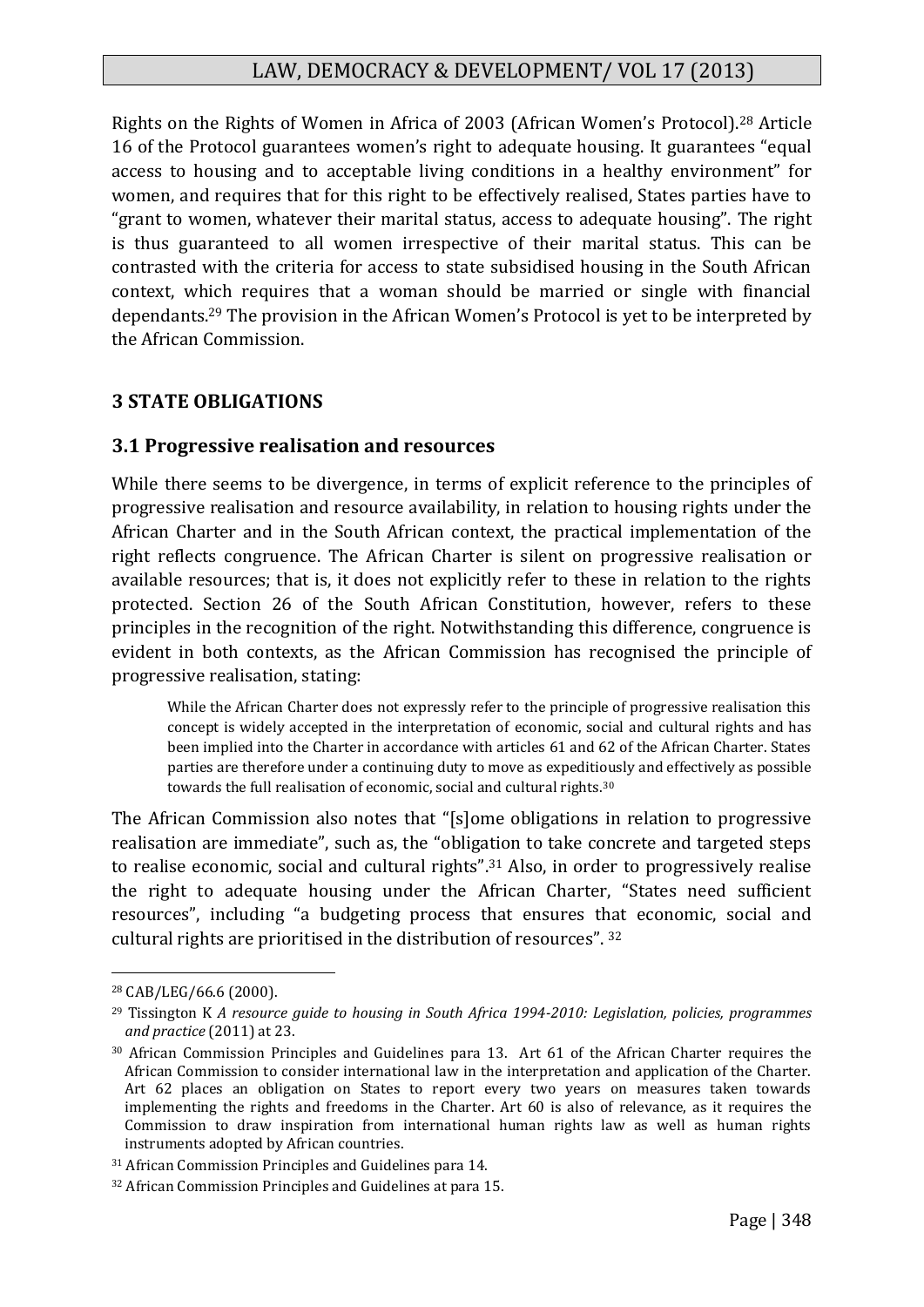#### **3.2 The obligation to respect, protect, promote and fulfil**

Generally, the obligations of states in relation to the right to adequate housing is also seen within the framework of the four levels of obligations – respect, protect, promote and fulfil.<sup>33</sup> These four levels of obligations, which entail a combination of positive and negative duties, were recognised by the African Commission in the *SERAC* case.<sup>34</sup> In relation to the obligation to respect and protect housing rights, the African Commission held as follows:

The State's obligation to respect housing rights requires it, and thereby all of its organs and agents, to abstain from carrying out, sponsoring or tolerating any practice, policy or legal measure violating the integrity of the individual or infringing upon his or her freedom to use those material or other resources available to them in a way they find most appropriate to satisfy individual, family, household or community housing needs. Its obligations to protect obliges it to prevent the violation of any individual's right to housing by any other individual or non-state actors like landlords, property developers, and land owners, and where such infringements occur, it should act to preclude further deprivations as well as guaranteeing access to legal remedies.<sup>35</sup>

The four levels of obligations are also recognised in the African Commission Principles and Guidelines as applying to all economic, social and cultural rights.<sup>36</sup>

Section 7(2) of the South African Constitution recognises these four levels of obligations in relation to the rights in the Bill of Rights, which include the right to have access to adequate housing and children's right to shelter. The provision on the right to adequate housing in the Constitution also reflects these levels of obligations. The duty to respect is reflected in sections 26(1) and (3), which create negative duties. The negative obligation in sections 26(3) requires not just the state but other entities as well to desist from carrying out arbitrary evictions. The obligation to protect, promote and fulfil is reflected in section 26(2) which creates positive duties. These levels of obligations are further recognised in other housing legislation. For example, section 2(1)(h)(i) of the Housing Act<sup>37</sup> requires all levels of government to respect, protect, promote and fulfil the rights in the Constitution, in the administration of any matter relating to housing development.

Congruence is thus evident in terms of the four levels of obligations relating to housing rights. The point that a state does not bear the sole responsibility in relation to the provision of housing is another area of congruence. The African Charter's recognition of individual duties in Articles 27 to 29, for example, is illustrative of this. In the *Grootboom* case, the South African Constitutional Court stated that individuals and other agents within the society are also responsible for the provision of housing and must be enabled by legislative and other measures to provide housing.<sup>38</sup>

<sup>33</sup> Leckie S "The right to housing" in Eide A, Krause C & Rosas A (eds) *Economic, social and cultural rights* (1995) 107 at 112-115.

<sup>34</sup> *SERAC* case para 44.

<sup>35</sup> *SERAC* case para 61.

<sup>36</sup> African Commission Principles and Guidelines paras 4-12.

<sup>37</sup> Act 107 of 1997.

<sup>38</sup> *Grootboom* case para 36.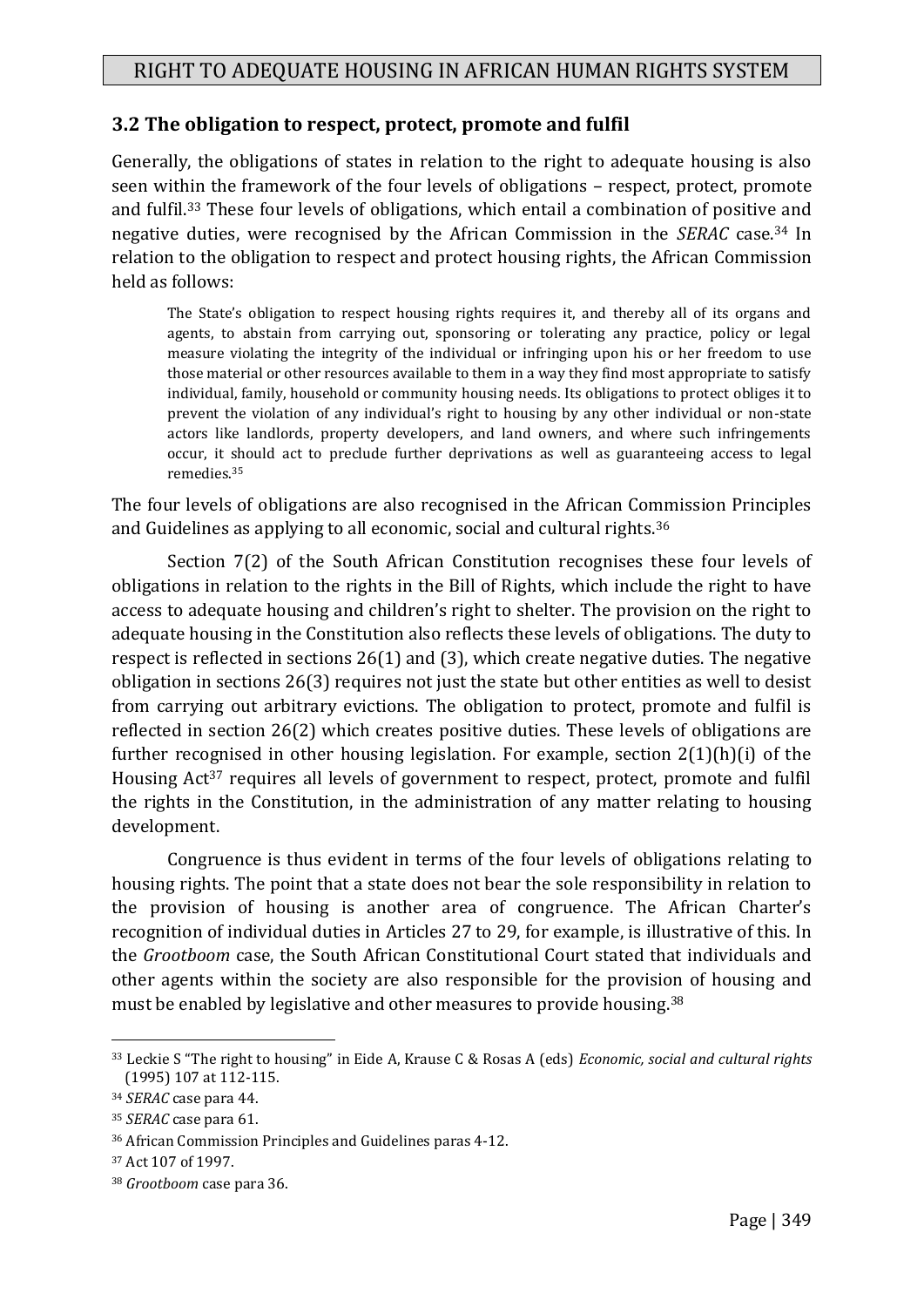## **3.3 Obligations relating to national plans, policies and systems**

The African Commission Principles and Guidelines lay down a series of obligations in relation to national plans, policies and systems in the realisation of the right to adequate housing.<sup>39</sup> Some of the obligations, which reflect congruence in terms of the obligations under the African regional system and in the South African context are stated below.

The African Commission points out the obligation of states to undertake "comprehensive reviews of relevant national legislations and policies with a view to ensuring their conformity with international human rights provisions", which "should also ensure that existing legislation, regulation and policy address the privatization of public services, inheritance and cultural practices, so as not to lead to, or facilitate forced evictions".<sup>40</sup> The South African Constitutional Court, though not in the context of housing rights (but relevant to their realisation) has recognised the importance of regular review of legislation and policies – not just in terms of compliance with international standards but review that would ensure consistency of policies with progressive realisation of rights. In *Mazibuko and Others v City of Johannesburg and Others* (*Mazibuko* case), the Constitutional Court held that "policies formulated by the state will need to be reviewed and revised to ensure that the realisation of social and economic rights is progressively achieved".<sup>41</sup> Also, by virtue of section 39 of the Constitution and its international obligations, South Africa needs to review its policies to ensure compliance with international standards.

States also have an obligation to give priority to "the provision of shelter for all persons in desperate need of emergency housing" in their national plans and policies.<sup>42</sup> The provision of emergency housing to those in desperate need has been accentuated on numerous occasions by the South African Constitutional Court. In the *Grootboom* case, for instance, the Court was of the view that the state's housing rights obligations include an obligation to "devise, fund, implement and supervise measures to provide relief to those in desperate need".<sup>43</sup> Also, in *Minister of Public Works v Kyalami Ridge Environmental Association* (*Kyalami Ridge* case), the Constitutional Court emphasised the State's obligation to facilitate access to temporary housing relief for people who are living in intolerable conditions and for people who are in crisis due to natural disasters. 44

National plans and policies have to protect tenure security, including that of tenants, and ensure affordability (economic accessibility), habitability, cultural acceptability and appropriateness, and access to social amenities and services.<sup>45</sup> The

<sup>39</sup> African Commission Principles and Guidelines paras 79 (iv-xiii).

<sup>40</sup> African Commission Principles and Guidelines para 79(iv).

<sup>41</sup> 2010 (3) BCLR 239 (CC) at paras 40, 67, 162 & 163. The case also concerned the constitutionality of pre-paid water metres.

<sup>42</sup> African Commission Principles and Guidelines para 79(vi).

<sup>43</sup> *Grootboom* case at para 96.

<sup>44</sup> 2001 (3) SA 1151 (CC) at paras 38-40. This case was a challenge to the government's decision to house people who had been displaced by severe floods.

<sup>45</sup> African Commission Principles and Guidelines para 79(vii and ix-xii).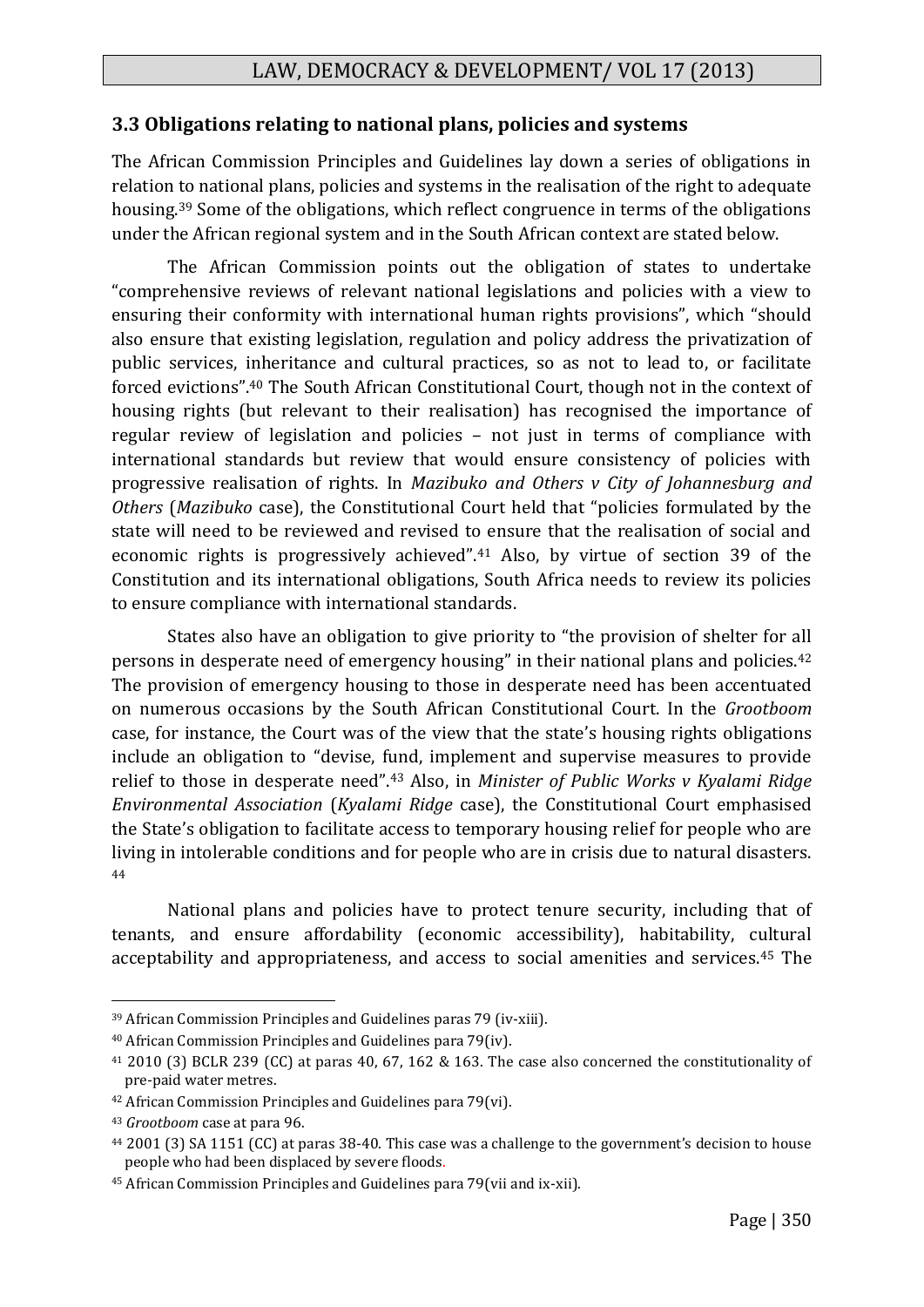South African Constitutional Court has recognised some of these elements in the context of other socio-economic rights.<sup>46</sup> Of particular relevance to the South African context due to its challenges in relation to access to adequate housing and relevant services for informal settlement dwellers is the principle that "[n]o one should be denied access to water and sanitation because of their housing or land status", including those in informal settlements.<sup>47</sup>

The African Commission also recognises the need to "[e]ntrust an independent national body, such as a national human rights institution, to monitor State compliance ... including investigation of forced evictions and other violations and ensuring prosecution of perpetrators."<sup>48</sup> Congruence is evident when one looks at the mandate of the South African Human Rights Commission (SAHRC). Section 184(1)(c) of the South African Constitution requires the SAHRC to "monitor and assess the observance of human rights"; and section 184(3) specifically requires it to monitor the realisation of the right to adequate housing (among other socio-economic rights), through requiring the relevant government departments to report to it on a yearly basis on measures taken towards realising the right. However, a number of challenges, including low response rates from government agents and delays in reporting, have impacted on the ability of the SAHRC to effectively monitor the realisation of socio-economic rights.<sup>49</sup>

## **3.4 Obligations relating to vulnerable groups, equality and nondiscrimination**

As stated above, the African Children's Charter and the African Women's Protocol guarantee the right to adequate housing for specific vulnerable groups – children and women, respectively. Article 18(4) of the African Charter also recognises the need for "special measures of protection" for older persons and persons with disabilities, "in keeping with their physical or moral needs".

In relation to the right to adequate housing in particular, states have to: (a) prioritise "housing and land allocation" for the vulnerable and marginalised; ensure that it is culturally appropriate for them; (b) ensure equality in "access to land, adequate housing or shelter and to acceptable living conditions in a healthy environment", giving special attention to "ensuring fair and equitable inheritance of land and rights in housing regardless of sex"; and (c) ensure equality between men and women in protection against forced evictions, access to land, conferment of title, enjoyment of security of tenure, and in compensation in cases of violations.<sup>50</sup> The obligation to ensure equal access to housing and land for women "includes the obligation to take measures

<sup>46</sup> See Chenwi L "Monitoring the progressive realisation of socio-economic rights: Lessons from the United Nations CESCR and the South African Constitutional Court" Research paper written for Studies in Poverty and Inequality Institute (2010) at 11-15.

<sup>47</sup> African Commission Principles and Guidelines para 92(xviii).

<sup>48</sup> African Commission Principles and Guidelines para 79(xiii).

<sup>49</sup> See generally, Klaaren J "A second look at the South African Human Rights Commission, access to information, and the promotion of socioeconomic rights" (2005) 27 *Human Rights Quarterly* 539.

<sup>50</sup> African Commission Principles and Guidelines paras 79(xiv-xviii). Even in the allocation of resources, the essential needs of vulnerable and marginalised groups must be prioritised (para 14).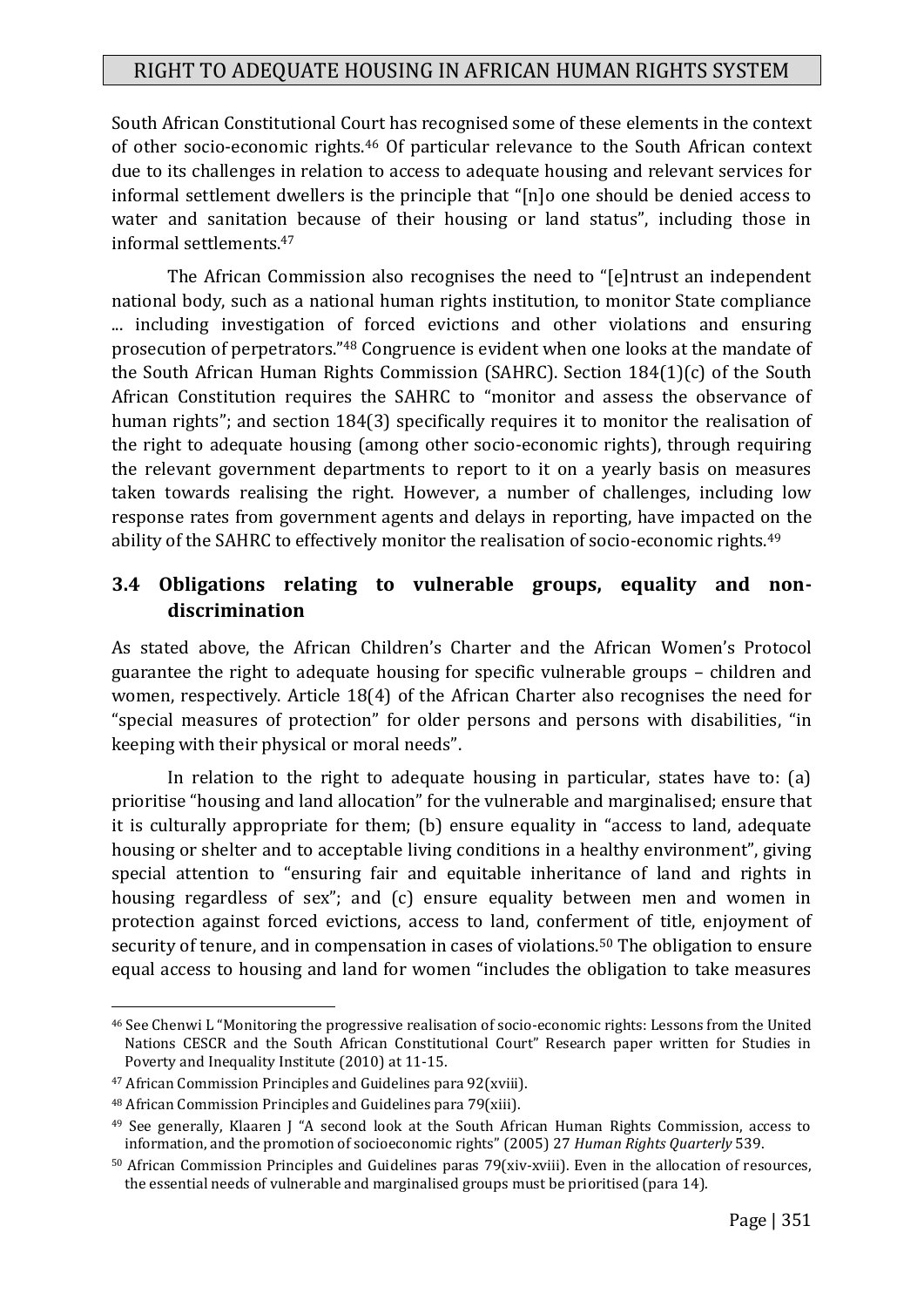to modify or prohibit harmful social, cultural or other practices that prevent women and other members of vulnerable and disadvantaged groups from enjoying their right to property, particularly in relation to housing and land".<sup>51</sup>

The need to prohibit cultural practices that limit women's access to housing has been accentuated by the South African Constitutional Court. In *Bhe and Others v Magistrate, Kyayelisha and Others,* (*Bhe* case), the Constitutional Court found the African customary law principle of male primogeniture, by which only a male could participate in intestate succession, to be unconstitutional, on the basis that it constituted impermissible discrimination against women and girls and violated women's right to dignity. <sup>52</sup> In *Gumede v President of the Republic of South Africa and Others* (*Gumede*  case), the Court found laws that recognised a husband as the family head, with ownership of and control over all family property in the family home, impacting negatively on women's ability to access property during and upon dissolution of their customary marriages, to be discriminatory and at odds with the right to dignity.<sup>53</sup> Further, the High Court in *Nzimande v Nzimande and Another,* (*Nzimande* case), taking into consideration various constitutional provisions, including section 26(1), overturned a pre-constitutional certificate giving housing rights to the brother of a deceased, and granted them to the former customary wife of the deceased, on the basis that the succession rules have discriminatory effects.<sup>54</sup>

As stated in the African Commission's Principles and Guidelines, states are required to provide "alternative and safe housing programmes for women fleeing situations of domestic violence".<sup>55</sup> In the South African context, special needs housing is meant to address the housing needs of such women.56 However, though some polices respond to some extent to this issue, the policy environment in the area of special needs housing in South Africa is still poorly developed.<sup>57</sup>

#### **3.5 Obligations in the context of evictions**

In addition to their general obligations in relation to housing rights, states have specific obligations in relation to housing in the context of evictions. In defining the elements of adequate housing, the CESCR has stated that "all persons should possess a degree of security of tenure which guarantees legal protection against forced eviction, harassment and other threats".<sup>58</sup> The CESCR then elaborated on the obligations of states to realise the right to adequate housing in the context of evictions in its General Comment 7.<sup>59</sup>

<sup>&</sup>lt;sup>51</sup> African Commission Principles and Guidelines para 55(viii).

<sup>52</sup> 2005 (1) BCLR 1 (CC) paras 91-93 & 241.

<sup>53</sup> 2009 (3) BCLR 243 (CC) paras 34 & 35-36.

<sup>54</sup> 2005 (1) SA 83 (W).

<sup>&</sup>lt;sup>55</sup> African Commission Principles and Guidelines para  $67(xxxv)(g)$ .

<sup>56</sup> For a definition of "special needs housing", see Chenwi L "Taking those with special housing needs from the doldrums of neglect: A call for a comprehensive and coherent policy on special needs housing" (2007) 11(2) *Law, Democracy and Development* 1 at 3-4.

<sup>57</sup> Chenwi (2007) at 9-15.

<sup>58</sup> General Comment 4 para 8(a).

<sup>59</sup> General Comment 7, The right to adequate housing: Forced evictions, E/1998/22 (1997), annex IV.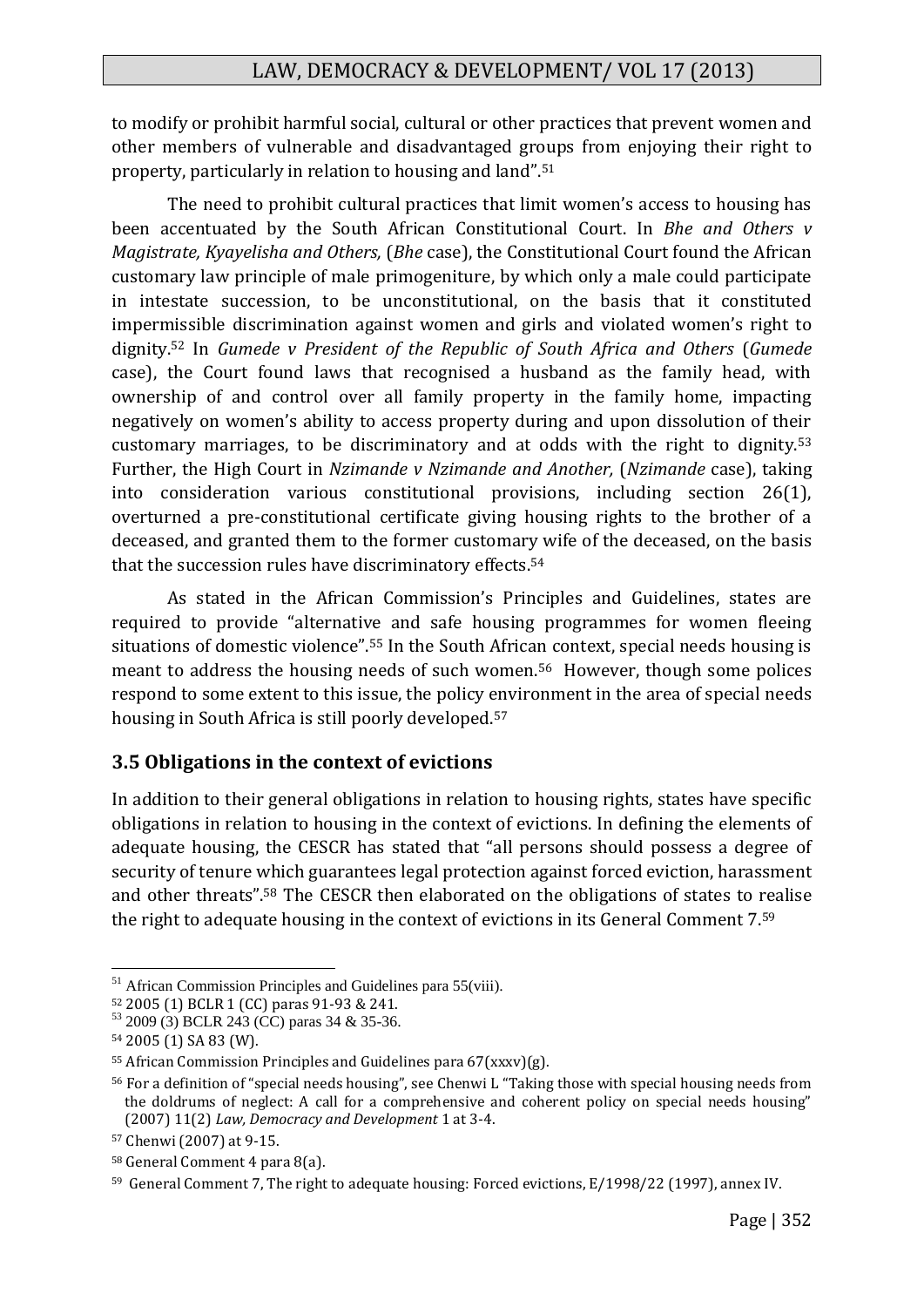The African Commission, drawing from the CESCR, has also set down elaborate substantive and procedural obligations in relation to the right to protection against forced evictions as a component of the right to adequate housing.<sup>60</sup> The Commission sees an eviction as an exceptional measure that must be authorised by law.<sup>61</sup> Similarly, in the South African context, to ensure that an eviction is legal, a court order must first be obtained.<sup>62</sup>

Consultation with those likely to be affected by eviction is seen as a key requirement in the housing planning and development process.<sup>63</sup> This is also an important requirement in the South African context, resulting in the development of the concept of "meaningful engagement".<sup>64</sup>

The African Commission lists other substantive and procedural safeguards in the following words:

The eviction process should include the following elements: (a) appropriate individual notice to all potentially affected persons; (b) effective dissemination by the authorities of relevant information in advance; (c) a reasonable time period for public review of, comment on, and/or objection to the proposed plan; (d) opportunities and efforts to facilitate the provision of legal, technical and other advice to affected persons about their rights and options; and (e) holding of public hearing(s) that provide(s) affected persons and their advocates with opportunities to challenge the eviction decision and/or to present alternative proposals and to articulate their demands and development priorities. Prior to any decision to initiate an eviction, authorities must demonstrate that the eviction is unavoidable and consistent with international human rights commitments protective of the general welfare.<sup>65</sup>

Similarly, in the South African context, the state and other agents seeking to evict people are required to adhere to a number of procedural and substantive requirements, contained in legislation adopted to give effect to section 26(3) of the Constitution. Two key pieces of legislation containing these requirements are the Extension of Security of Tenure Act 62 of 1997, which requires a landowner to get a court order before evicting unlawful occupiers, among other things; and the Prevention of Illegal Eviction from and Unlawful Occupation of Land Act 19 of 1998 (PIE Act), aimed at ensuring that evictions take place in a manner that is consistent with the values of the Constitution. For example, section 4(6) of the PIE Act requires that before granting an eviction order, the court must be of the opinion "that it is just and equitable to do so, after considering all the relevant circumstances, including the rights and needs of the elderly, children, disabled persons and households headed by women".

The African Commission Principles and Guidelines further require states to prevent violence in the eviction process, ensure medical assistance to the sick and wounded, prevent disproportionate use of force, ensure that family members are not

<sup>60</sup> African Commission Principles and Guidelines para 79(xix-xxxvi).

<sup>61</sup> African Commission Principles and Guidelines para 79(xix-xxi).

<sup>62</sup> See, for example, s 26(3) of the Constitution.

 $63$  African Commission Principles and Guidelines at para 79(xxii).

<sup>64</sup> See, for example, *Occupiers of 51 Olivia Road and Others v City of Johannesburg and Others* 2008 (5) BCLR 475 (CC)); and *Residents of Joe Slovo Community, Western Cape v Thubelisha Homes and Others* 2009 (9) BCLR 847 (CC)).

<sup>65</sup> African Commission Principles and Guidelines para 79(xxiii).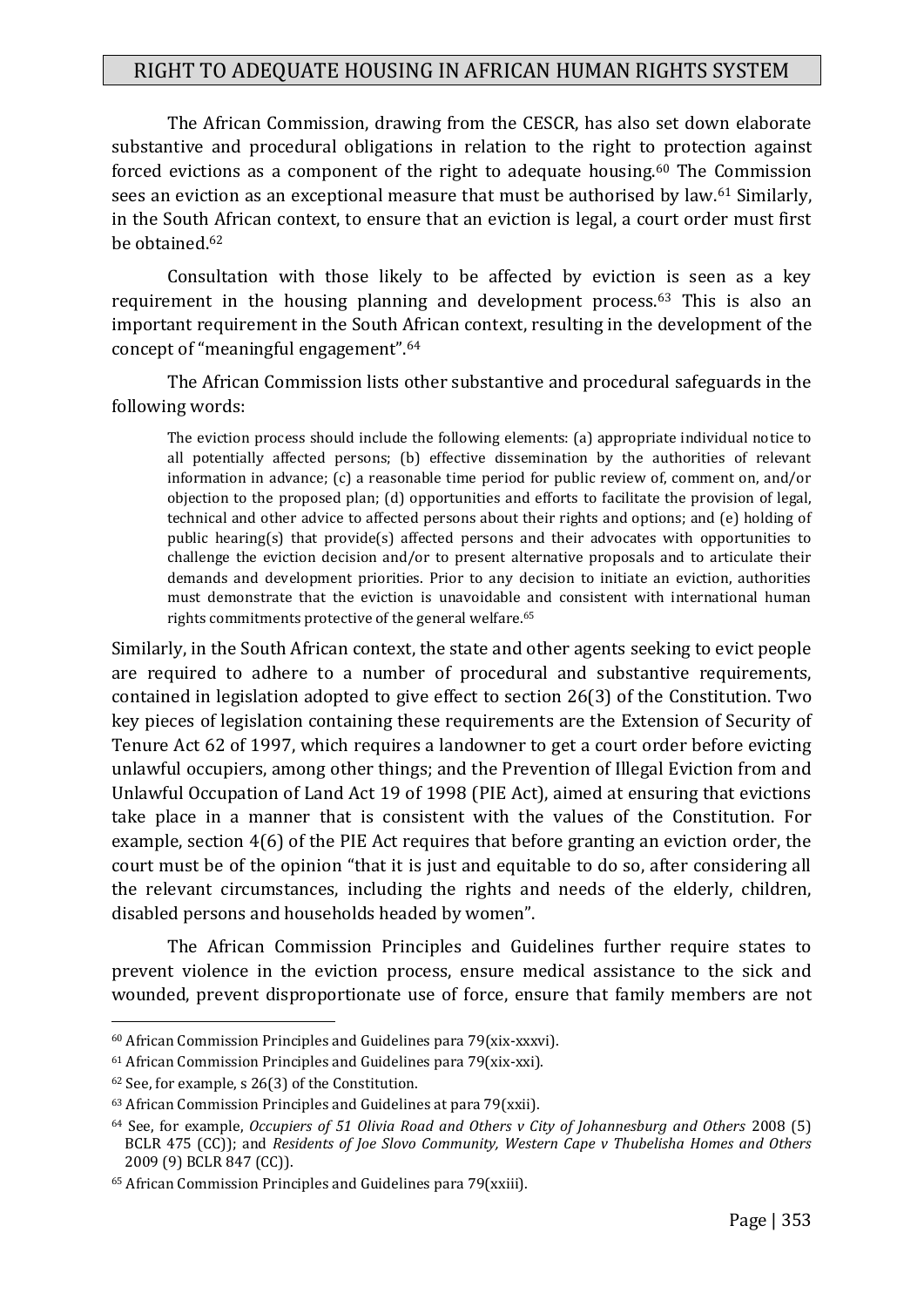separated, and ensure "sufficient alternative accommodation", including access to "essential food, potable water and sanitation", "basic shelter and housing", "appropriate clothing", "essential medical services", "livelihood sources", "fodder for livestock and access to common property resources previously depended upon", and "education for children and childcare facilities".<sup>66</sup>

#### **3.6 Minimum core obligations**

Minimum core obligations comprise one of the immediate obligations on states in the realisation of economic, social and cultural rights.<sup>67</sup> Such obligations must be understood within the broader framework of progressive realisation, as they do not imply that governments should fulfil the bare minimum and then do nothing. The African Commission Principles and Guidelines identify three minimum core obligations in relation to the right to adequate housing:

- i) Refrain from and protect against forced evictions from home(s) and land, including through legislation. All evictions must be carried out lawfully and in full accordance with relevant provisions of national and international human rights and humanitarian law. States should apply appropriate civil or criminal penalties against any public or private person or entity within its jurisdiction that carries out evictions in a manner inconsistent with applicable national and international law, including due process.
- ii) Guarantee to all persons a degree of security of tenure which confers legal protection upon those persons, households and communities currently lacking such protection, including all those who do not have formal titles to home and land, against forced evictions, harassment and other threats.
- iii) Ensure at the very least basic shelter for everybody.<sup>68</sup>

It should be noted that the above mainly speak to minimum "obligations" as opposed to minimum core "content" of the right to adequate housing, with the exception of the third obligation. With regard to the third obligation, the African Commission Principles and Guidelines do not provide much as regards the content of "basic shelter", defining it broadly as "the basic minimum housing required by the individual for protection from the elements".<sup>69</sup> In the *SERAC* case, with regard to minimum core obligations in relation to housing, the African Commission held that "[a]t the very minimum, the right to shelter obliges [States] not to destroy the housing of citizens and not to obstruct efforts by individuals or communities to rebuild lost homes".<sup>70</sup>

While the African Commission seems, at least, to be open to using the minimum core obligations terminology in relation to the right to adequate housing, divergence can be seen from the South African approach in this regard. Though the South African Constitutional Court, in elaborating on reasonableness, has set minimum standards to be met in the progressive realisation of socio-economic rights, it has not yet endorsed the minimum core obligations language in relation to housing rights. In the *Grootboom* case, the Court stated that "it is not possible to determine a minimum threshold for the

<sup>66</sup> African Commission Principles and Guidelines para 79(xxvi-xxxii).

<sup>67</sup> African Commission Principles and Guidelines para 16.

<sup>68</sup> African Commission Principles and Guidelines para 79 (i-iii).

<sup>69</sup> African Commission Principles and Guidelines para 1(o).

<sup>70</sup> *SERAC* case para 61.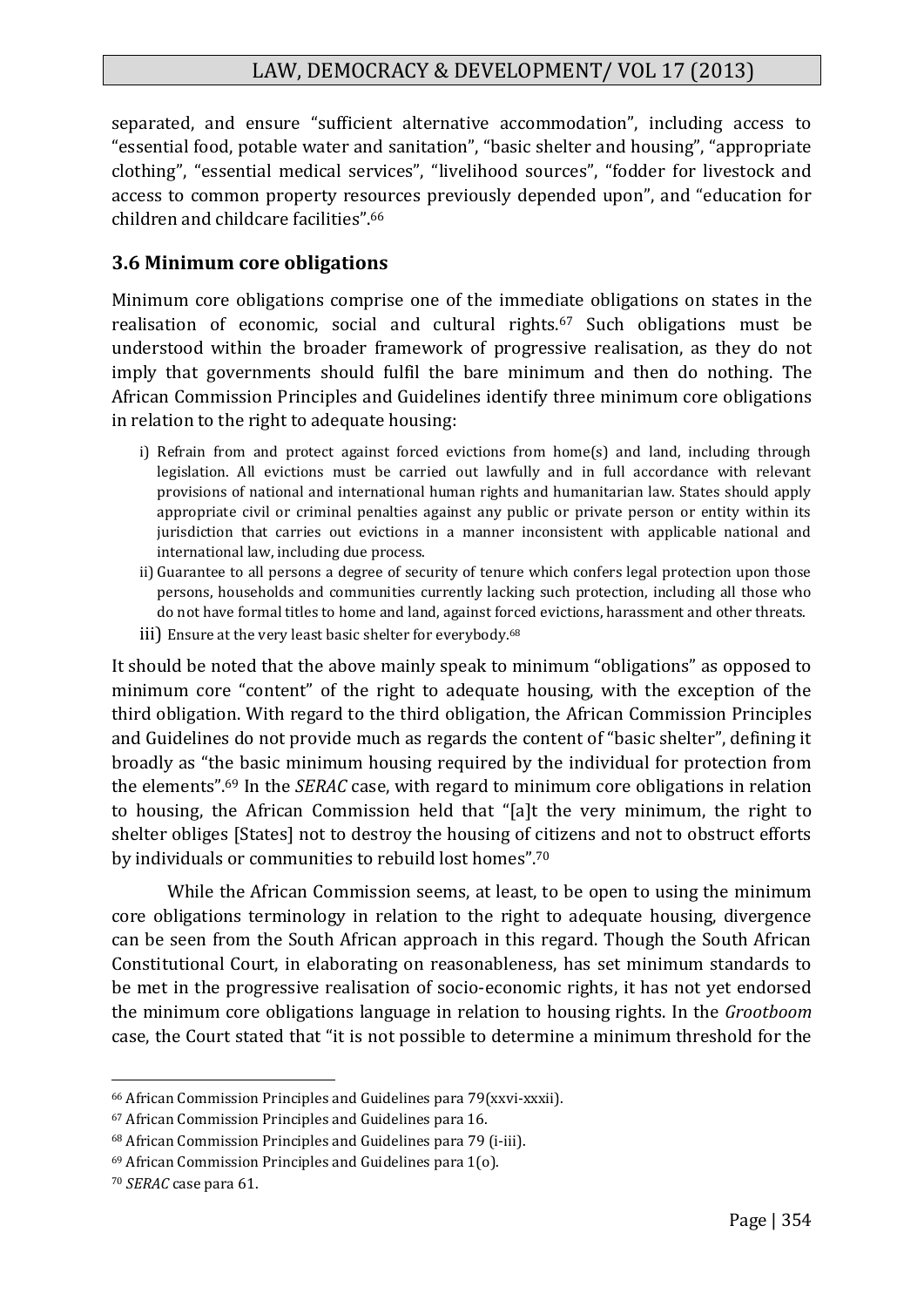progressive realisation of the right to adequate housing without first identifying the needs and opportunities for the enjoyment of such a right".<sup>71</sup> The Court, however, acknowledged that "there may be cases where it may be possible and appropriate to have regard to the content of a minimum core obligation to determine whether the measures taken by the State are reasonable".<sup>72</sup>

## **4 INTERDEPENDENCY IN HOUSING RIGHTS JURISPRUDENCE**

An examination of the housing jurisprudence of the African Commission and the South African Constitutional Court reflects congruence in relation to the interdependency of rights, illustrating a mutually reinforcing dynamic between housing and other rights or, in the context of the African Commission, between various socio-economic rights resulting in the promotion and protection of the right to adequate housing.

The *SERAC* case shows the interdependency of rights in the African Charter. In particular, the interaction between explicitly recognised socio-economic rights in the African Charter as a tool to recognise new socio-economic rights, one of which is the right to adequate housing. As stated above, based on the principle of interdependency, the right to housing or shelter, including a prohibition against forced evictions, was derived from the rights to property,<sup>73</sup> health,<sup>74</sup> and family life,<sup>75</sup> read together. Housing, property, health and family life are therefore mutually reinforcing, as property, health and family life are all adversely affected when housing is destroyed.

The *Sudan Human Rights Organisation and Centre on Housing Rights and Evictions v Sudan* (*Sudan* case),<sup>76</sup> also illustrates interdependency between housing and health as well as between the right not to be forcibly evicted and other rights. The prohibition of forced evictions and the right to freedom of movement and residence<sup>77</sup> were seen as interdependent since forced evictions restrict freedom of movement and residence. The African Commission did not find the restriction to be justifiable, because the state (the government of Sudan) had failed to prevent the evictions or take urgent steps to ensure that displaced persons return to their homes.<sup>78</sup> The Commission was also of the view that the right to liberty<sup>79</sup> complements freedom of movement, as the destruction of homes results in internally displaced persons not being able to move freely to their homes, and consequently, their liberty and freedom are proscribed.<sup>80</sup> The failure of the

<sup>71</sup> *Grootboom* case para 32.

<sup>72</sup> *Grootboom* case para 33.

<sup>73</sup> African Charter, art 14.

<sup>74</sup> African Charter, art 16.

<sup>75</sup> African Charter, art 18.

<sup>76</sup> Communications 279/03 & 296/05 (2009) *AHRLR* 153 (ACHPR 2009). The case dealt with alleged "gross, massive and systematic" violations of human rights in the Darfur region of the Sudan, including forced evictions, destruction of public facilities and properties, looting and destruction of foodstuffs, crops and livestock, and poisoning of wells and denial of access to water.

<sup>77</sup> African Charter, art 12.

<sup>78</sup> *Sudan* case at paras 186, 189 & 190.

<sup>79</sup> African Charter, art 6.

<sup>80</sup> *Sudan* case at para 177.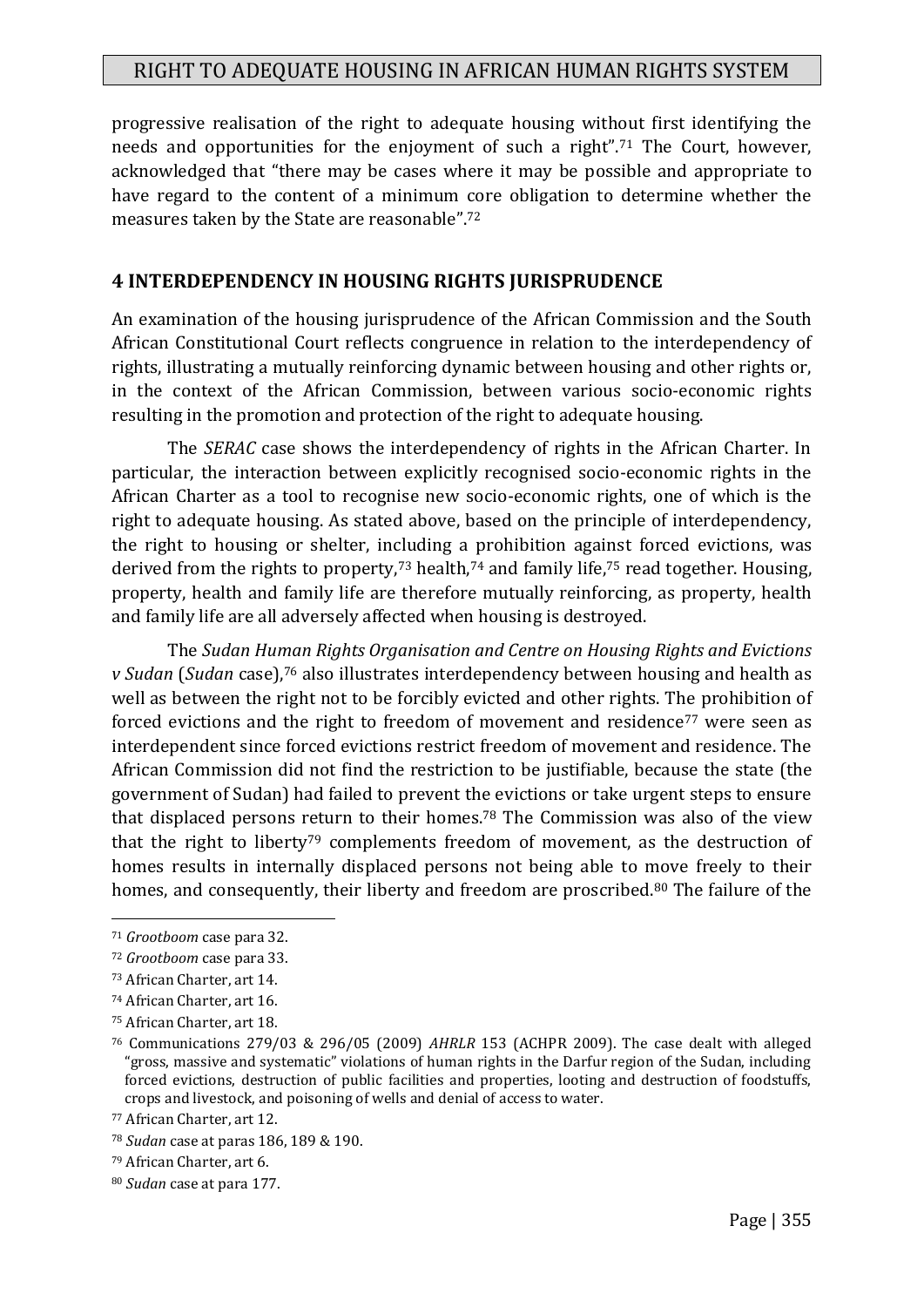government to take steps to protect the victims thus amounted to a violation of the right to liberty. Furthermore, forced eviction of people from their homes and the killing of some family members threatened the very foundation of the family, thus rendering the enjoyment of the right to family life difficult.<sup>81</sup> This was compounded by the fact that the government did nothing to prevent the violation. A violation of the right to property was also found on the basis that the government failed to refrain from eviction or demolition of the houses and property, and did not take steps to protect the victims.<sup>82</sup> Whether or not the victims had title to the land was immaterial. Similar to the *SERAC* decision, the African Commission found the right to adequate housing and the right to health to be interdependent, as the destruction of homes, amongst others, exposes victims to serious health risks.<sup>83</sup> The decision goes further to illustrate an interaction between peoples' right to economic, social and cultural development,<sup>84</sup> the right to education<sup>85</sup> and the right to be protected against forced evictions. The Commission held that forced eviction and displacement of Darfurian people denied them the opportunity to engage in economic, social and cultural activities, and impeded their children's right to education.<sup>86</sup>

The decision of the African Commission in another case – *Centre for Minority Rights Development (Kenya) and Minority Rights Group International on behalf of Endorois Welfare Council v Kenya*, (*Endorois* case)<sup>87</sup> – illustrates interdependency between the right to free disposition of natural resources<sup>88</sup> and the right to adequate housing. The Commission associated ownership of natural resources with the right to shelter.<sup>89</sup> Again, the interdependency of the right not to be forcibly evicted and the right to property is highlighted. The Commission held that "[f]orced evictions, by their very definition, cannot be deemed to satisfy Article 14 [right to property] of the Charter's test of being done 'in accordance with the law"'.<sup>90</sup> Lastly, the Commission, in illustrating the interdependence between peoples' right to development and the right to adequate housing, cited the report of a UN independent expert, which states that

[D]evelopment is not simply the state providing, for example, housing for particular individuals or peoples; development is instead about providing people with the ability to choose where to live ... the state or any other authority cannot decide arbitrarily where an individual should live just because the supplies of such housing are made available.<sup>91</sup>

<sup>81</sup> *Sudan* case para 216.

<sup>82</sup> *Sudan* case paras 204-205.

<sup>83</sup> *Sudan* case para 212. Housing is recognised in the African Commission Principles and Guidelines (para 63) as a determinant of health.

<sup>84</sup> African Charter, art 22.

<sup>85</sup> African Charter, art 17.

<sup>86</sup> *Sudan* case para 224.

<sup>87</sup> Communication 276/2003 (2009) AHRLR 75 (ACHPR 2009). The case dealt with the rights of indigenous peoples to own land and to development.

<sup>88</sup> African Charter, art 21.

<sup>89</sup> *Endorois* case at para 212.

<sup>90</sup> *Endorois* case at para 218.

<sup>91</sup> *Endorois* case at para 278.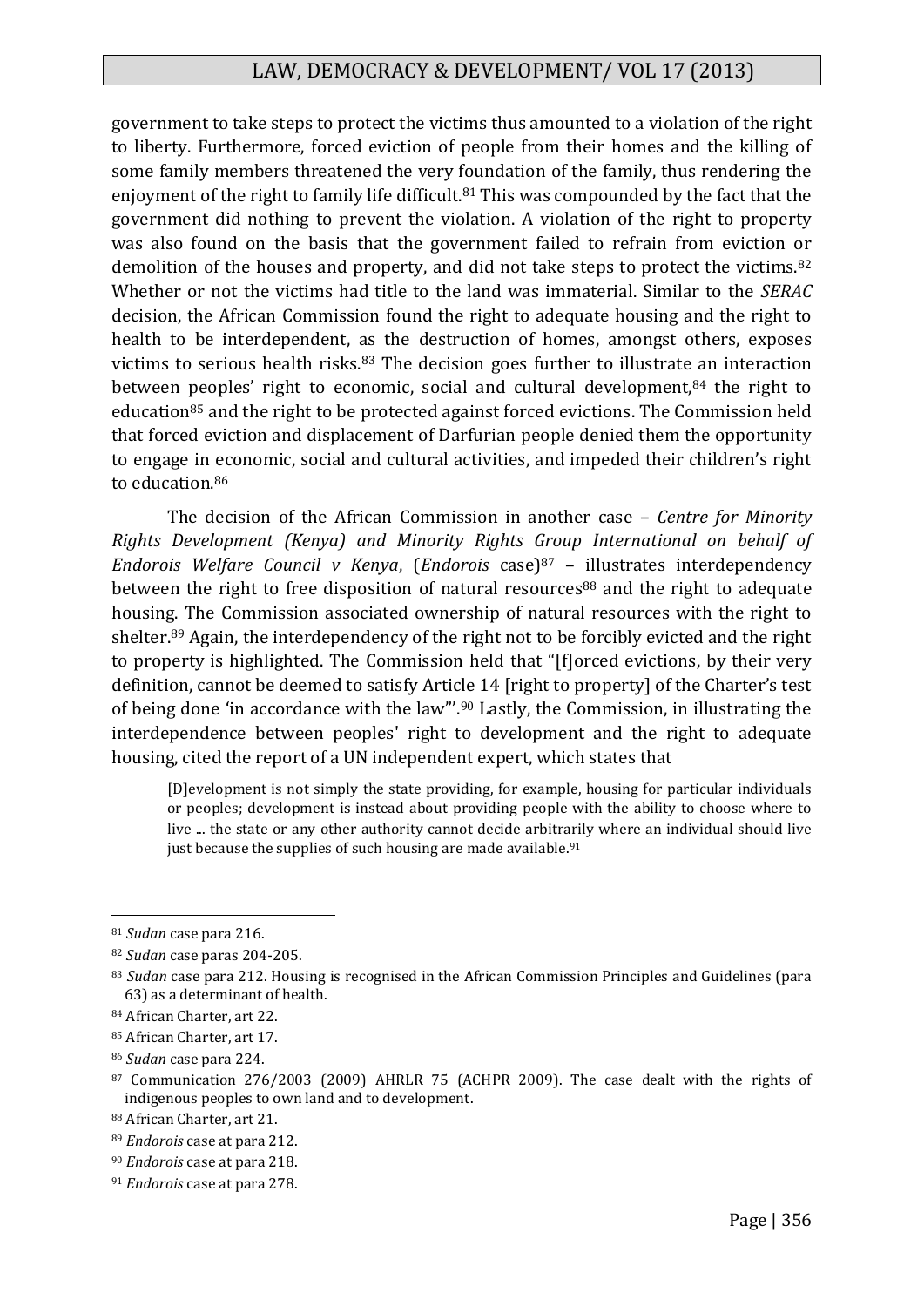Finally, the case illustrates the interdependence between the right to culture<sup>92</sup> and the right not to be forcibly evicted, holding that the forced eviction has denied the Endorois people the very essence of their right to culture, "rendering the right, to all intents and purposes, illusory", in violation of articles  $17(2)$  and  $(3)$  of the African Charter.<sup>93</sup>

There is congruence with the South African approach in as far as other rights have been seen to interact with the right to have access to adequate housing and the prohibition of arbitrary evictions. The point of divergence comes in relation to the fact that the African Commission has seen the right to adequate housing as interacting with a broader category of economic, social and cultural rights, while the interaction in the South African context is limited largely to civil and political rights with housing rights. Constitutional provisions that have been seen to interact with housing rights include those relating to equality, dignity, life, access to information, the right to just administrative action, and access to courts. For example, the *Grootboom* case speaks to the interdependency and interrelatedness of the rights guaranteed in the Constitution and of housing and equality and dignity. As stated by the Constitutional Court:

All the rights in our Bill of Rights are inter-related and mutually supporting. There can be no doubt that human dignity, freedom and equality, the foundational values of our society, are denied those who have no food, clothing or shelter. Affording socio-economic rights to all people therefore enables them to enjoy the other rights enshrined in Chapter 2. The realisation of these rights is also key to the advancement of race and gender equality and the evolution of a society in which men and women are equally able to achieve their full potential.<sup>94</sup>

The right of access to adequate housing cannot be seen in isolation. There is a close relationship between it and the other socio-economic rights. Socio-economic rights must all be read together in the setting of the Constitution as a whole. The state is obliged to take positive action to meet the needs of those living in extreme conditions of poverty, homelessness or intolerable housing. Their interconnectedness needs to be taken into account in interpreting the socio-economic rights, and, in particular, in determining whether the state has met its obligations in terms of them.<sup>95</sup>

In a later case – *Occupiers of 51 Olivia Road and Others v City of Johannesburg and Others* (*Olivia Road* case)- the Court emphasised the special significance of the rights to human dignity and to life in the realisation of the right to adequate housing.<sup>96</sup>

#### **5 REMEDIES**

1

At the African regional level, the question of remedies can be viewed from two angles – the African Commission's ability to grant remedies for violations and the obligation of states to ensure effective domestic remedies. As regards the former, the African Charter is silent on the African Commission's role in granting remedies for violation of rights in the Charter. However, the African Commission has issued remedies where it has found a violation. The problem with the types of remedies issued thus far is that some of them

<sup>92</sup> African Charter, art 17(2) & (3).

<sup>93</sup> *Endorois* case at para 251. See also paras 115-119 & 249-250.

<sup>94</sup> *Grootboom* case para 23.

<sup>95</sup> *Grootboom* case paras 23 & 24.

<sup>96</sup> *Olivia Road* case paras 10 & 16.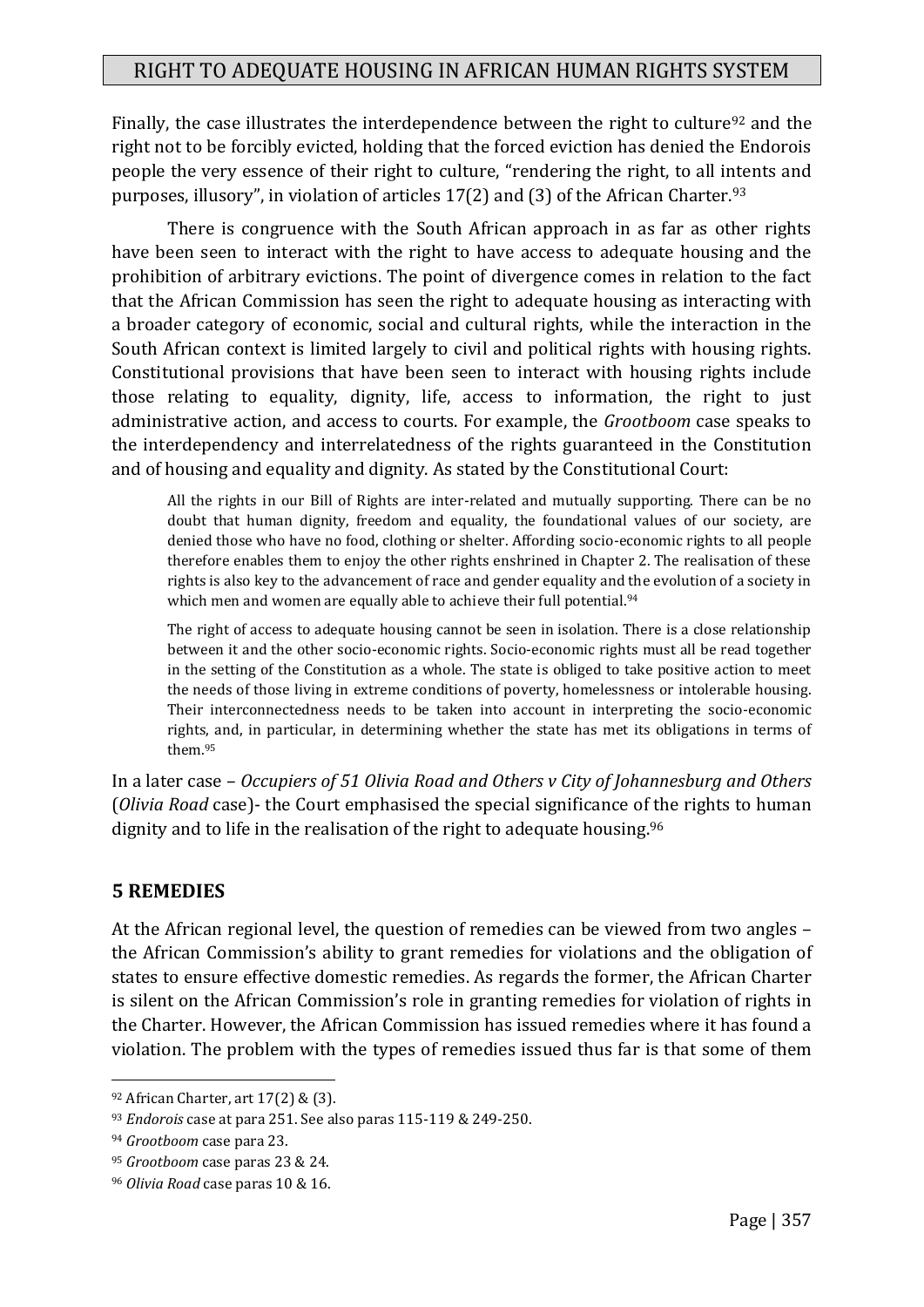are open-ended – for example, requesting a state to bring its laws in line with the African Charter. What the state is supposed to do and the entitlements of the claimant(s) are not clear with open-ended remedies. In other instances, such as, in the *SERAC*, *Sudan* and *Endorois* cases, it has issued relatively clear and targeted remedies. For example, it requested the Sudanese government to prosecute those responsible for the destruction of properties and rehabilitate economic and social infrastructure, such as education, health, water, and agricultural services, and to resolve the issue of water rights;<sup>97</sup> and the Kenyan government to provide compensation for loss suffered and restitution of land.<sup>98</sup> Also, in the *Endorois* case, the African Commission indicates openness to dialogic remedies, specifically dialogue in the implementation of its recommendations, by requesting that the Kenyan government engage in dialogue with the claimants in order to ensure that its recommendations are implemented effectively.<sup>99</sup> The Commission, however, does not explain what the dialogue entails or its nature.

In this regard, South African courts have gone further by not only requiring dialogue in the enforcement of remedies but also specifying issues that the parties must engage with, as seen in *Residents of Joe Slovo Community, Western Cape v Thubelisha Homes and Others* (*Joe Slovo* case), and requiring engagement in the development of remedies as seen in the *Olivia Road* case. Though dialogic remedies are still developing in the South African context, the African Commission could learn from South Africa in terms of the understanding of what dialogue or engagement entails.

In addition to remedies issued at the regional level, states have an obligation "to ensure...access to enforceable administrative and/or judicial remedies for any violation of" economic, social and cultural rights.<sup>100</sup> This is crucial because it is only after a claimant has exhausted domestic remedies that it can approach regional bodies for relief. Generally, the kind of remedies issued should be concrete, targeted and clear so as to facilitate implementation and improve rights enjoyment on the ground. In relation to the right to adequate housing in the context of an eviction, the African Commission has emphasised the need to provide "adequate and effective legal or other appropriate remedies" to those affected, which should include "a fair hearing, access to legal counsel, legal aid, return, restitution, resettlement, rehabilitation and compensation, and protection from eviction during the period that their case is being examined before a national, regional or international legal body"101. Adequate compensation should be provided irrespective of whether the affected person holds title to the property or not.<sup>102</sup>

<sup>97</sup> *Sudan* case at para 229(c) & (e).

<sup>98</sup> *Endorois* case, Recommendation 1(a) & (c).

<sup>99</sup> *Endorois* case, Recommendation 1(f).

<sup>100</sup> African Commission Principles and Guidelines paras 2, 4 & 7. See also the Preamble.

<sup>101</sup> African Commission Principles and Guidelines para 79(xxxv).

<sup>102</sup> African Commission Principles and Guidelines para 79(xxxvi).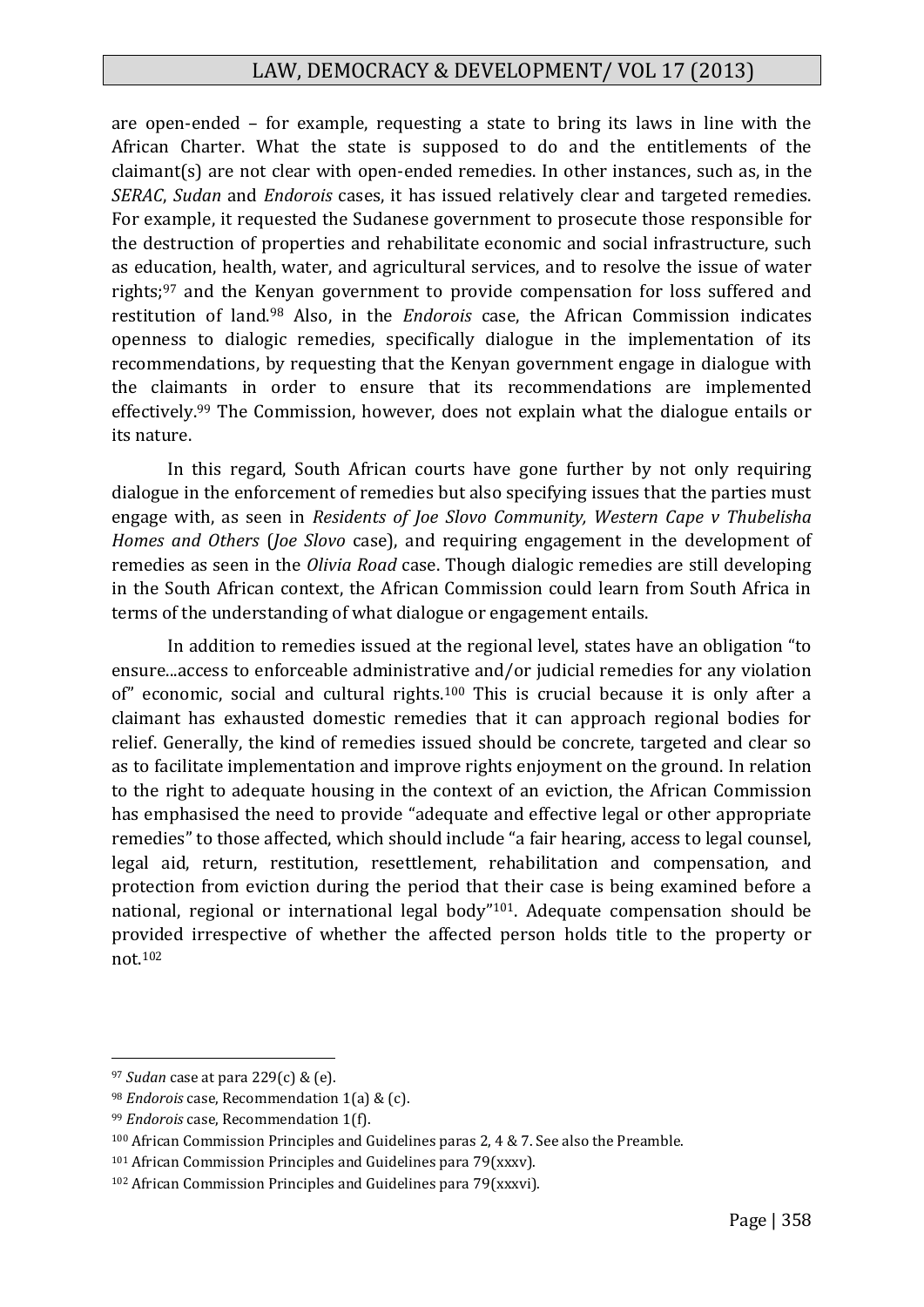#### **6 CONCLUSION**

The African Commission's socio-economic rights jurisprudence, though still young, holds great promise. In the few cases in which the Commission has dealt with the right to adequate housing and the prohibition against forced evictions, the decisions reflect the interdependency of rights, which is one of the guiding principles of international human rights law. Though South Africa's housing jurisprudence is quite comprehensive, the aspect of interdependency of housing rights with other rights has been with regard to a limited set of rights. This is at least a lesson that South Africa could learn from the African regional system in terms of arguing cases and the interpretation of the right to adequate housing in a way that it also promotes interdependence between a broad set of socio-economic rights. This should, of course, be done only where relevant and if the rights add to the development of the content of the right to adequate housing in the particular context. Notwithstanding this, the discussion above shows more congruence than divergence in relation to the understanding, and the approach to the protection, of the right to adequate housing. There is evidently room for mutual lesson learning in instances of divergence. Also, lesson learning is not limited to the two bodies, but other African states could learn from both the African Commission and the South African Constitutional Court in respect of the enforcement of the right to adequate housing. Both bodies require that the right to adequate housing should be interpreted in context and not seen in isolation, as rights are interdependent. Also, it is not only the state that is responsible for providing housing, as individuals and other agents or structures within society must be permitted by legislative and other measures to provide housing. These two principles are of particular importance in the protection of the right and can serve as a starting point to other countries in their efforts to enforce the right to adequate housing.

#### **BIBLIOGRAPHY**

#### **Books and chapters in books**

Leckie S *From housing needs to housing rights: An analysis of the right to adequate housing under international human rights law* London: The International Institute for Environment and Development (1992)

Leckie S "The right to housing" in Eide A, Krause C & Rosas A (eds) *Economic, Social and Cultural Rights* Dordrecht: Martinus Nijhoff Publishers (1995) 107

Viljoen F *International human rights law in Africa* Oxford: Oxford University Press (2007)

#### **Journal articles**

Chenwi L "Taking those with special housing needs from the doldrums of neglect: A call for a comprehensive and coherent policy on special needs housing" (2007) 11(2) *Law, Democracy and Development* 1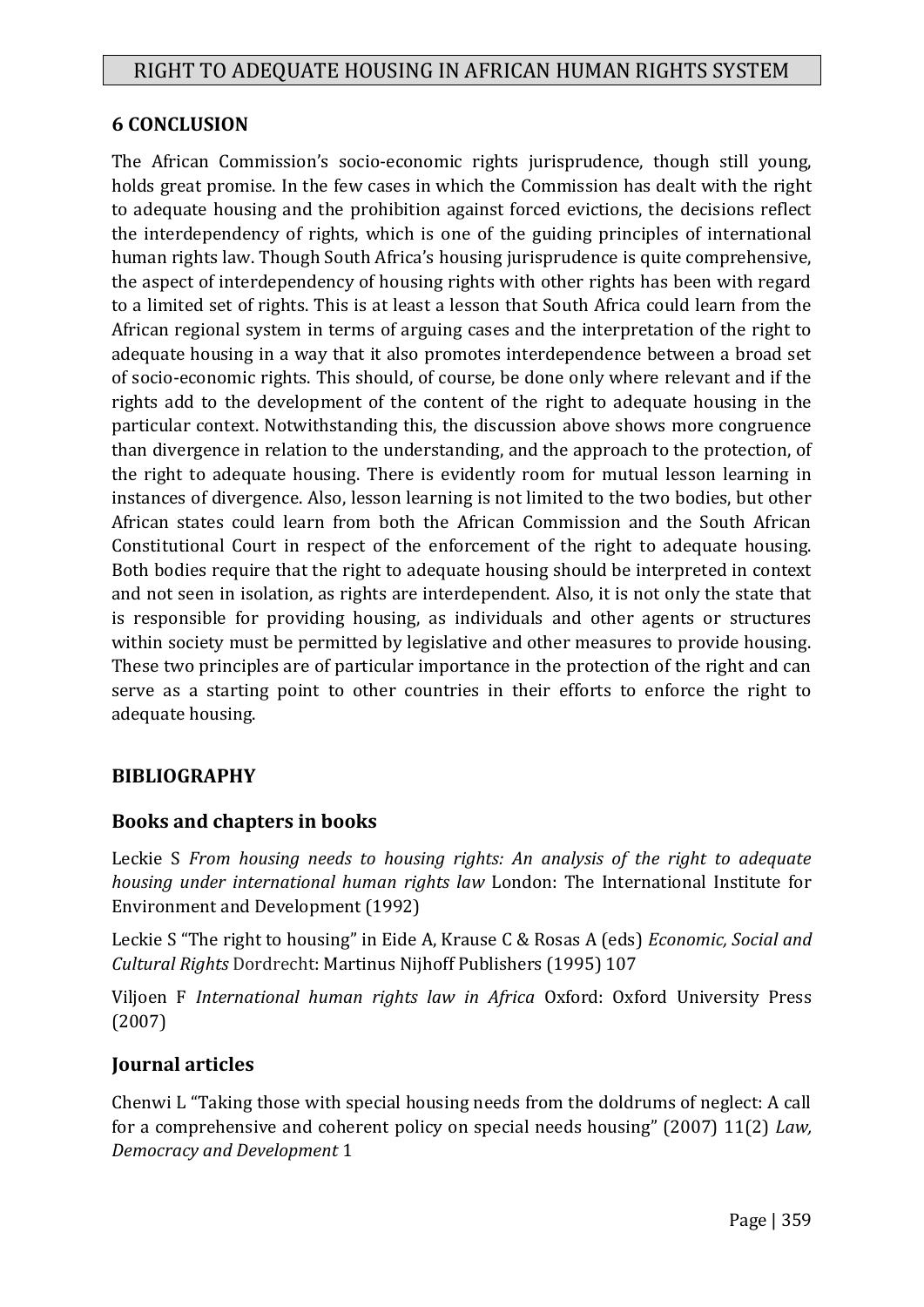Klaaren J "A second look at the South African Human Rights Commission, access to information, and the promotion of socioeconomic rights" (2005) 27 *Human Rights Quarterly* 539

Nsibirwa MS "A brief analysis of the draft Protocol to the African Charter on Human and Peoples' Rights on the Rights of Women" (2001) 1(1) *African Human Rights Law Journal* 40

Nwobike JC "The African Commission on Human and Peoples' Rights and the demystification of second and third generation rights under the African Charter: Social and Economic Rights Action Center (SERAC) and the Center for Economic and Social Rights (CESR) v. Nigeria" (2005) 1 *African Journal of Legal Studies* 129

Quane H "A further dimension to the interdependence and indivisibility of human rights?: Recent developments concerning the rights of indigenous peoples" (2012) 25 *Harvard Human Rights Journal* 49

Scott C "The interdependence and permeability of human rights norms: Towards a partial fusion of the international covenants on human rights" (1989) 27 *Osgoode Hall Law Journal* 769

## **International and regional human rights instruments**

Additional Protocol to the American Convention on Human Rights in the Area of Economic, Social and Cultural Rights (Protocol of San Salvador), adopted at the 18th regular session of the General Assembly of the Organisation of American States held in San Salvador on 17 November 1988, entered into force on 16 November 1999

African Charter on Human and Peoples' Rights, adopted by the 18th Assembly of Heads of State of the Organization of African Unity at Nairobi, Kenya on 27 June 1981, entered into force on 21 October 1986, OAU Doc. CAB/LEG/67/3 Rev. 5, (1982) 21 ILM 58

African Charter on the Rights and Welfare of the Child, adopted by the 26<sup>th</sup> ordinary session of the Assembly of Heads of State and Government of the Organization of African Unity at Addis Ababa, Ethiopia on 11 July 1990, entered into force on 29 November 1999, OAU Doc. CAB/LEG/24.9/49

Convention on the Elimination of All Forms of Discrimination against Women, adopted by the United Nations General Assembly in resolution 34/180 of 18 December 1979, entered into force on 3 September 1981, 1249 UNTS 13

Convention on the Elimination of All Forms of Racial Discrimination, adopted by the United Nations General Assembly in resolution 2106 (XX) of 21 December 1965, entered into force on 4 January 1969, 660 UNTS 195

Convention on the Rights of Persons with Disabilities, adopted by the United Nations General Assembly in resolution 61/106 of 13 December 2006, entered into force on 3 May 2008, 2515 UNTS 3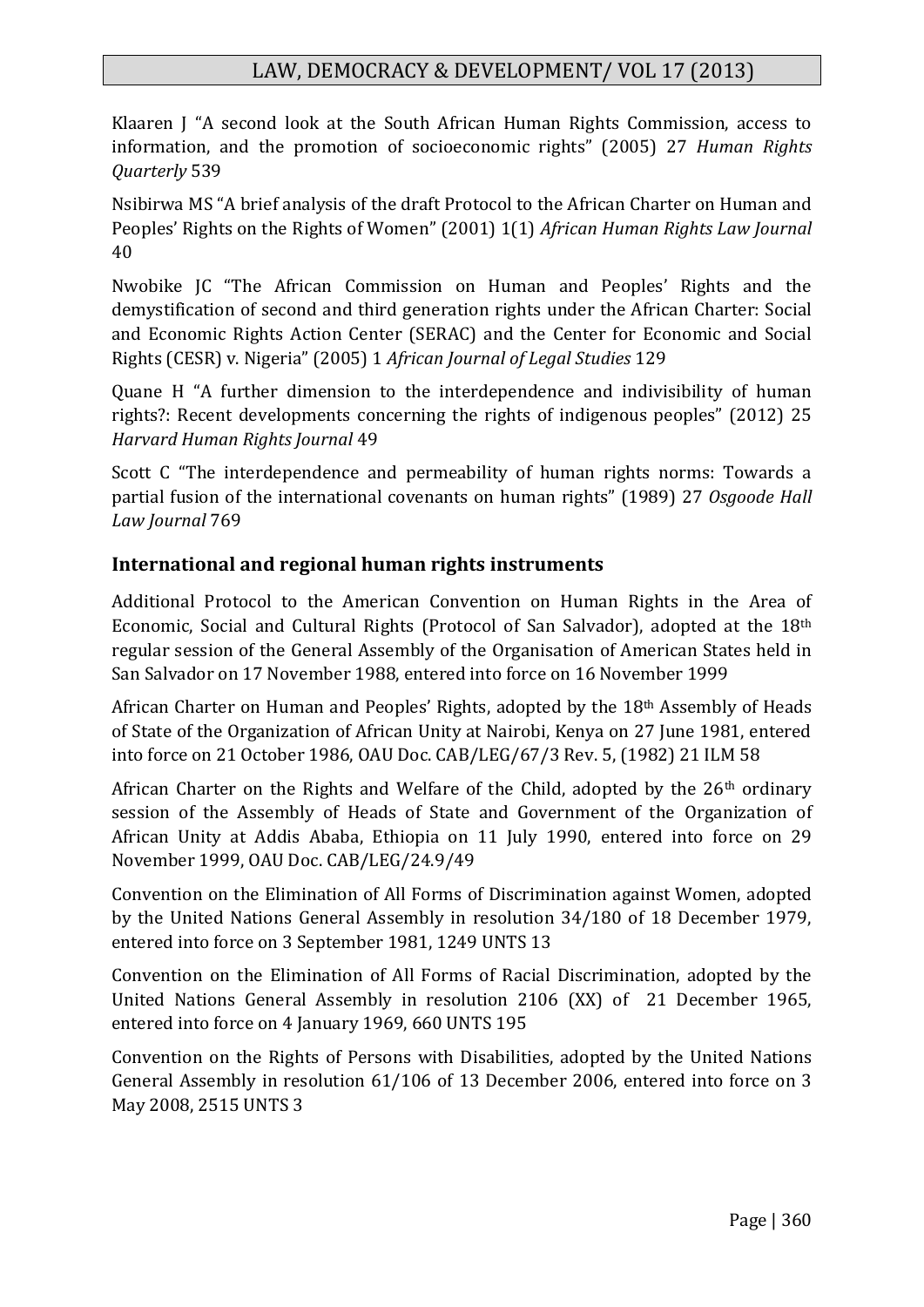Convention on the Rights of the Child, adopted by the United Nations General Assembly in resolution 44/25 of 20 November 1989, entered into force on 2 September 1990, 1577 UNTS 3

Convention Relating to the Status of Refugees, 1952, adopted by the United Nations General Assembly in resolution 1952, entered into force 22 April 1954, 189 UNTS 150

European Social Charter, 1961 (Revised), adopted by members of the Council of Europe at Strasbourg, France on 3 May 1996, entered into force on 1 July 1999, ETS No. 163

International Convention on the Protection of the Rights of All Migrant Workers and Members of Their Families, adopted by the United Nations General Assembly in resolution 45/158 of 18 December 1990, entered into force on 1 July 2003, 2220 UNTS 3

International Covenant on Civil and Political Rights, General Assembly resolution 2200A (XXI) of 16 December 1966, entered into force on 23 March 1976, 999 UNTS 171

International Covenant on Economic, Social and Cultural Rights, General Assembly resolution 2200A (XXI) of 16 December 1966, entered into force on 3 January 1976, 993 UNTS 3

Principles and Guidelines on the Implementation of Economic, Social and Cultural Rights in the African Charter on Human and Peoples' Rights, adopted by the African Commission on Human and Peoples' Rights in November 2010 and formally launched in 2011

Protocol to the African Charter on Human and Peoples' Rights on the Rights of Women in Africa,, adopted by the  $2<sup>nd</sup>$  ordinary session of the Assembly of the Union at Maputo, Mozambique on 11 July 2003, entered into force on 25 November 2005

Universal Declaration of Human Rights, General Assembly resolution 217A (III) of 10 December 1948, A/810 at 71

#### **General comments**

Committee on Economic, Social and Cultural Rights, General Comment No. 4 The right to adequate housing (article 11(1)) E/1992/23, adopted on 13 December 1991

Committee on Economic, Social and Cultural Rights General Comment No. 7 The right to adequate housing (article 11(1)): Forced evictions E/1998/22, annex IV, adopted on 20 May 1997

#### **National constitution**

Constitution of the Republic of South Africa Act 108 of 1996

#### **Statutes**

Extension of Security of Tenure Act 62 of 1997

Prevention of Illegal Eviction from and Unlawful Occupation of Land Act 19 of 1998